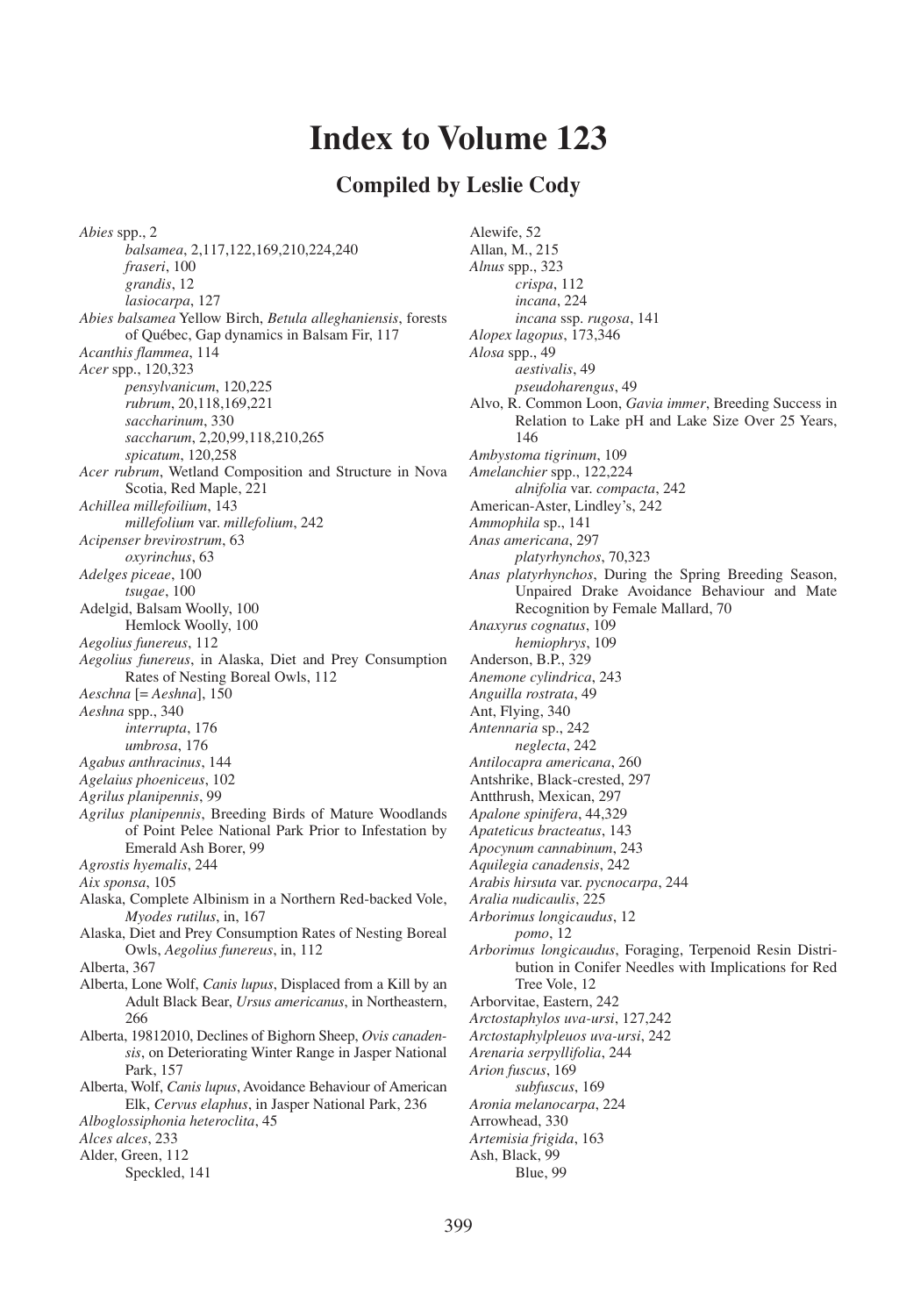Green, 330 Red/Green, 99 White, 99 Aspen, 232 Quaking, 112,178,242,243 Trembling, 127,236 *Aster* spp., 225 *acuminatus*, 225 *ciliolatum*, 242 *macrophylla*, 244 *Astragalus neglectus*, 243 Atkinson, J., Reviews by, 185,272 *Atricum*, spp., 226 *Aulacomnium palustre*, 226 *Aurelia*, 50 *Aythya marila*, 323 *Aythya marila*, at Grassy Island, New Brunswick, Nest Success and Duckling Survival of Greater Scaup, 323 *Baeolophus bicolor*, 100 Ballard, W.B., 246,323 *Barce fraterna*, 143 Barren-Strawberry, Appalachian, 242 Basil, Wild, 242 Bass, 60 Striped, 51 Basswood, 99 Bat, 340 Little Brown, 265 Tri-Coloured, 265 Bat, *Myotis lucifugus*, in Canada, Another Record of Foliage Roosting in the Little Brown, 265 *Bazzania trilobata*, 226 Bear, 233 Black, 203,246,266 Brown, 247 Grizzly, 246 Bear, *Ursus americanus*, in Northeastern Alberta, Lone Wolf, *Canis lupus*, Displaced from a Kill by an Adult Black, 266 Bear, *Ursus americanus*, Population in the Trans-Pecos Region of Texas, Habitat-Distribution Modeling of a Recolonizing Black, 246 Bearberry, Red, 242 Beardtongue, Hairy, 243 Beaudoin, A.B., Reviews by, 89,385 Beaver, 50,178,317,334 Beech, 2 American, 2,120,210 Beetle, Asian Lady, 142 Belanger, D., 133 Bender, L.C., 230 Bent, Winter, 244 *Betula* sp., 2,144 *alleghaniensis*, 2,117,210 *nana*, 112 *neoalaskana*, 168 *papyrifera*, 20,112,117,127,178,210,224 *pendula*, 70 *populifolia*, 70,224 *Betula alleghaniensis*, forests of Québec, Gap dynamics in Balsam Fir, *Abies balsamea* Yellow Birch, 117 Bigras-Poulin, M., 133 Bindweed, Low False, 243

Birch, 2,70,144 Alaska Paper, 168 Blue, 70 Dwarf, 112 Paper, 112,127,178 White, 117,210 Yellow, 2,117,210 Birch, *Betula alleghaniensis*, forests of Québec, Gap dynamics in Balsam Fir, *Abies balsamea* Yellow, 117 *Bison bison*, 260,347 Bison, 260 American, 347 Bison, *Bison bison*, Calf in Yellowstone National Park, Coyote, *Canis latrans*, Predation on a, 260 *Bison bison*, Calf in Yellowstone National Park, Coyote, *Canis latrans*, Predation on a Bison, 260 Blackbird, Oriole, 297 Red-winged, 102 Blue-Eyed-Grass, Strict, 243 Blueback, 52 Bluebell, 243 Blueberry, Bog, 112,168 Bobcat, 246 *Boechera canadensis*, 258 *Bombycilla garrulus*, 165 *Bombycilla garrulus*, Sexual Size Dimorphism and Bohemian Waxwings, 165 Borer, Emerald Ash, 99 Borer, *Agrilus planipennis*, Breeding Birds of Mature Woodlands of Point Pelee National Park Prior to Infestation by Emerald Ash, 99 *Botrychium* sp., 258 *ascendens*, 258 *campestre*, 256 *lineare*, 255 *matricariifolium*, 256 *minganense*, 256 *simplex*, 256 *simplex* var. *tenebrosum*, 256 *Botrychium lineare* (Ophioglossaceae), Rediscovered in Quebec, Slender Moonwort, 255 *Branta canadensis*, 297 British Columbia, Home Ranges and Spatial Organization of Fishers, *Martes pennanti*, in Central, 126 Brome, Kalm's, 243 *Bromus kalmii*, 243 Bryant, G., Review by, 275 *Bryum* sp., 243 Buckthorn, European, 242 Glossy False, 142,242 Buffalo-Berry, Russet, 242 Bug, Thread-legged, 143 Bulrush, 327 River, 330 Bunchberry, 227 Bunting, Indigo, 102 Burnett, A.C., 260 Bush-Honeysuckle, Northern, 244 Butter-and-eggs, Greater, 142 Cabral, R.D., 173 Caddisfly, 340

*Calamagrostis* spp., 112,168,323 *Calystegia spithamea* ssp. *spithamea*, 243 *Cambarus robustus*, 150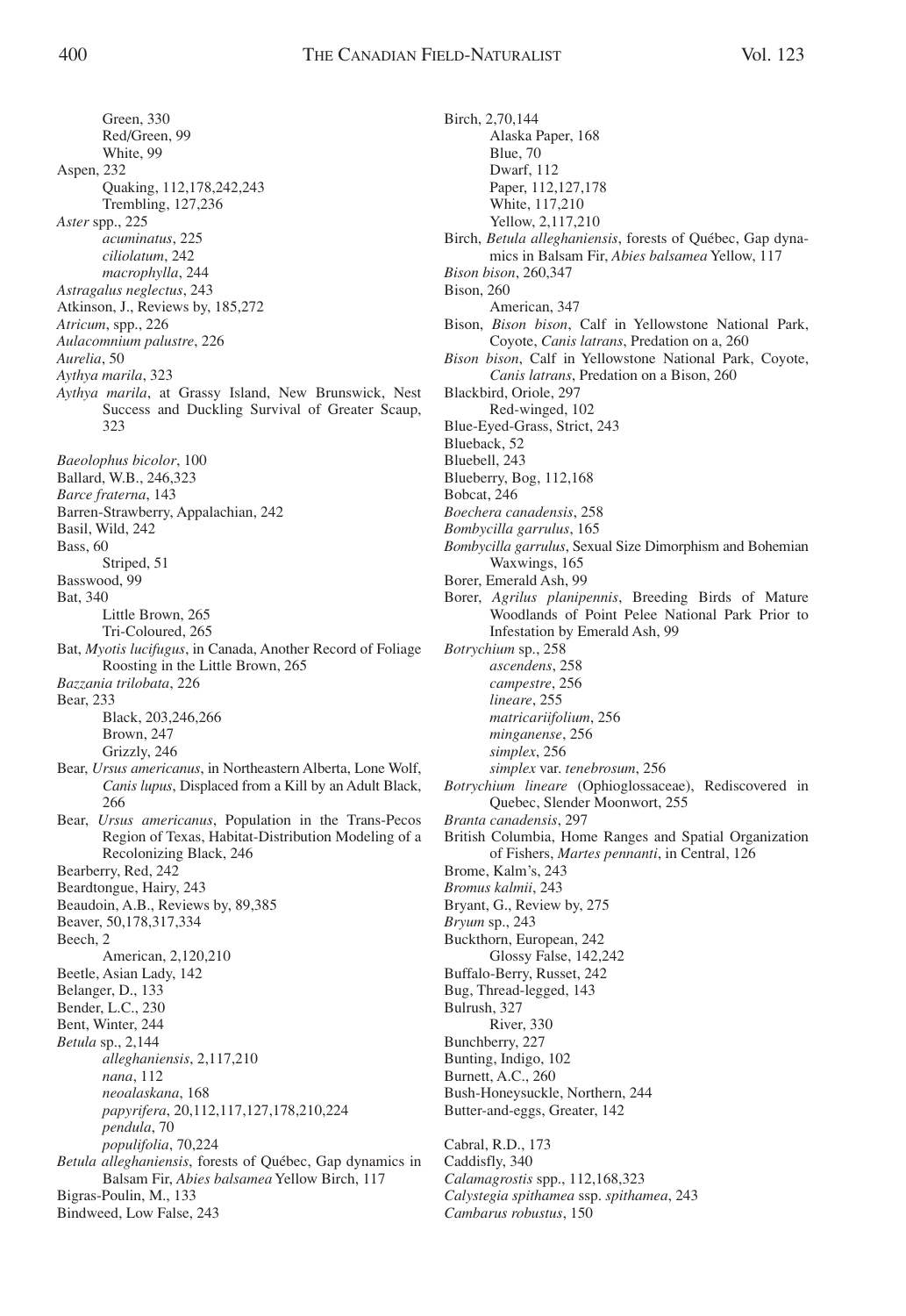- Cameron, R. Are Non-Native Gastropods a Threat to Endangered, Lichens?, 169
- Cameron, R. Red Maple, *Acer rubrum*, Wetland Composition and Structure in Nova Scotia, 221
- Campa, H. III, 32
- *Campanula rotundifolia*, 243
- Canada, 356
- Canada, Another Record of Foliage Roosting in the Little Brown Bat, *Myotis lucifugus*, in, 265
- Canadian Association of Herpetologists Association Canadienne des Herpétologistes Bulletin 16(2) Spring 2009, 393
- Canadian Association of Herpetologists BULLETIN, Volume 17, Number 1 (Fall 2009), 393
- *Canadian Field-Naturalist*, Advice for Contributors to, *The*, 98,198
- Canadian Field-Naturalist Online, The, 97
- Canadian Record of *Helobdella modesta* from Freshwater Turtles, Leech (Annelida: Hirudinea) Infestations on Canadian Turtles, Including the First, 44
- Canadian Turtles, Including the First Canadian Record of *Helobdella modesta* from Freshwater Turtles, Leech (Annelida: Hirudinea) Infestations on, 44
- Canarygrass, Reed, 330
- *Canis* sp., 262
	- *latrans*, 157,173,199,206,218,260,262,347 *latrans* × *lycaon*, 173,199,206,262 *lupus*, 68,157,173,199,236,247,260,266,299,346
- *Canis latrans*, Predation on a Bison, *Bison bison*, Calf in Yellowstone National Park, Coyote, 260
- *Canis latrans* × *lycaon*, Crossing Bridges and Using Human Structures on Cape Cod, Massachusetts, Observations of Coywolves, 206
- *Canis latrans* × *lycaon*, Pack Density Doubles Following the Death of a Resident Territorial Male, Coywolf, 199
- *Canis latrans* × *lycaon*, Pack, Effects of Hierarchy Rank on Caching Frequency in a Captive Coywolf (Eastern Coyote), 173
- *Canis latrans* × *lycaon*, Standing-Over in Captive Coywolves, 262
- *Canis lupus*, Avoidance Behaviour of American Elk, *Cervus elaphus*, in Jasper National Park, Alberta, Wolf, 236
- *Canis lupus*, Displaced from a Kill by an Adult Black Bear, *Ursus americanus*, in Northeastern Alberta, Lone Wolf, 266
- *Canis lupus*, During Pup Rearing, Long Daily Movements of Wolves, 68
- *Canis lupus*, Visits to White-tailed Deer, *Odocoileus virginianus*, Summer Ranges: Optimal Foraging, Wolf, 299
- Capelin, 60
- *Carabus maeander*, 142
- Caracara, Red-throated, 297
- Cardinal, Northern, 102
- *Cardinalis cardinalis*, 102
- *Carduelis flammea*, 114
- *Carex* spp., 225,323
	- *eburnea*, 241
	- *intumescens*, 225
	- *nigra*, 142
	- *oligocarpa*, 259
	- *paleacea*, 176
- *richardsonii*, 242
- *umbellata*, 243
- Caribou, Woodland, 266
- *Cartharus fuscescens*, 102
- *Carya ovata*, 99
- *Caryothraustes canadensis*, 297
- *Castor canadensis*, 50,178,317
- Catbird, Gray, 102
- Catchfly, Sleepy, 244
- *Cathartes aura*, 102,347 *Catharus guttatus*, 114
- *ustulatus*, 114
- Catling, P. Vascular Plant Diversity in Burned and Unburned Alvar Woodland: More Evidence of the Importance of Disturbance to Biodiversity and Conservation, 240
- Catling, P., Z. Lucas, and B. Freedman. Plants and Insects New to Sable Island, Nova Scotia, 141
- Catling, P.M. Dragonflies (Odonata) Emerging from Brackish Pools in Saltmarshes of Gaspé, Quebec, 176
- *Catocala* sp., 144
	- *relicta*, 144
- *Catostomus commersoni*, 50
- Cayouette, J. and D.R. Farrar. Slender Moonwort, *Botrychium lineare* (Ophioglossaceae), Rediscovered in Quebec, 255
- Ceballos-Lascurain, H., 295
- Cedar, Eastern Red, 258
	- Eastern White, 228
		- White, 120,258
- *Celtis occidentalis*, 99
- *Centrocercus urophasianus*, 9
- *Cepaea nemoralis*, 25
- *Ceratophyllum demersum*, 330
- *Cervus elaphus*, 157,230,236,260
- *elaphus nelsoni*, 230
- *Cervus elaphus*, in Jasper National Park, Alberta, Wolf, *Canis lupus*, Avoidance Behaviour of American Elk, 236
- *Cervus elaphus nelsoni*, in Michigan, Factors Affecting Pregnancy in Free-ranging Elk, 230
- Chachalaca, West Mexican, 297
- *Chamaedaphne calyculata*, 224

*Chara* sp., 176

- Chat, Yellow-breasted, 105
- Chaulk, K.G. Suspected Long-Term Population Increases in Common Eiders, *Somateria mollissima*, on the Mid-Labrador Coast, 1980, 1994, and 2006, 304
- *Chelydra serpentina*, 44,329
- *Chelydra serpentina*, on the Upper Mississippi River, Survival and Spatial Ecology of the Snapping Turtle, 329
- Cherry, Choke, 243
- Chickadee, Black-capped, 102,114
	- Boreal, 114
	- Mexican, 297
- *Chimaphila umbellata* ssp. *cisatlantica*, 242
- Chipmunk, Eastern, 174
- *Chlidonias niger*, 340
- *Chordeiles minor*, 338
- *Chordeiles minor*, near Pinawa, Manitoba, 19762009, Late-Summer Feeding and Migration Behaviour and Numerical Trends of Common Nighthawks, 338
- *Chroicocephalus philadelphia*, 340
- *Chrysemys picta*, 44,314,375
	- *picta bellii*, 375
	- *picta marginata*, 375
- *Chrysemys picta*, from Northwestern and Northeastern Ontario, New Distribution Records for Painted Turtles, 375
- Cinquefoil, Norwegian, 244
- *Cirsium discolor*, 244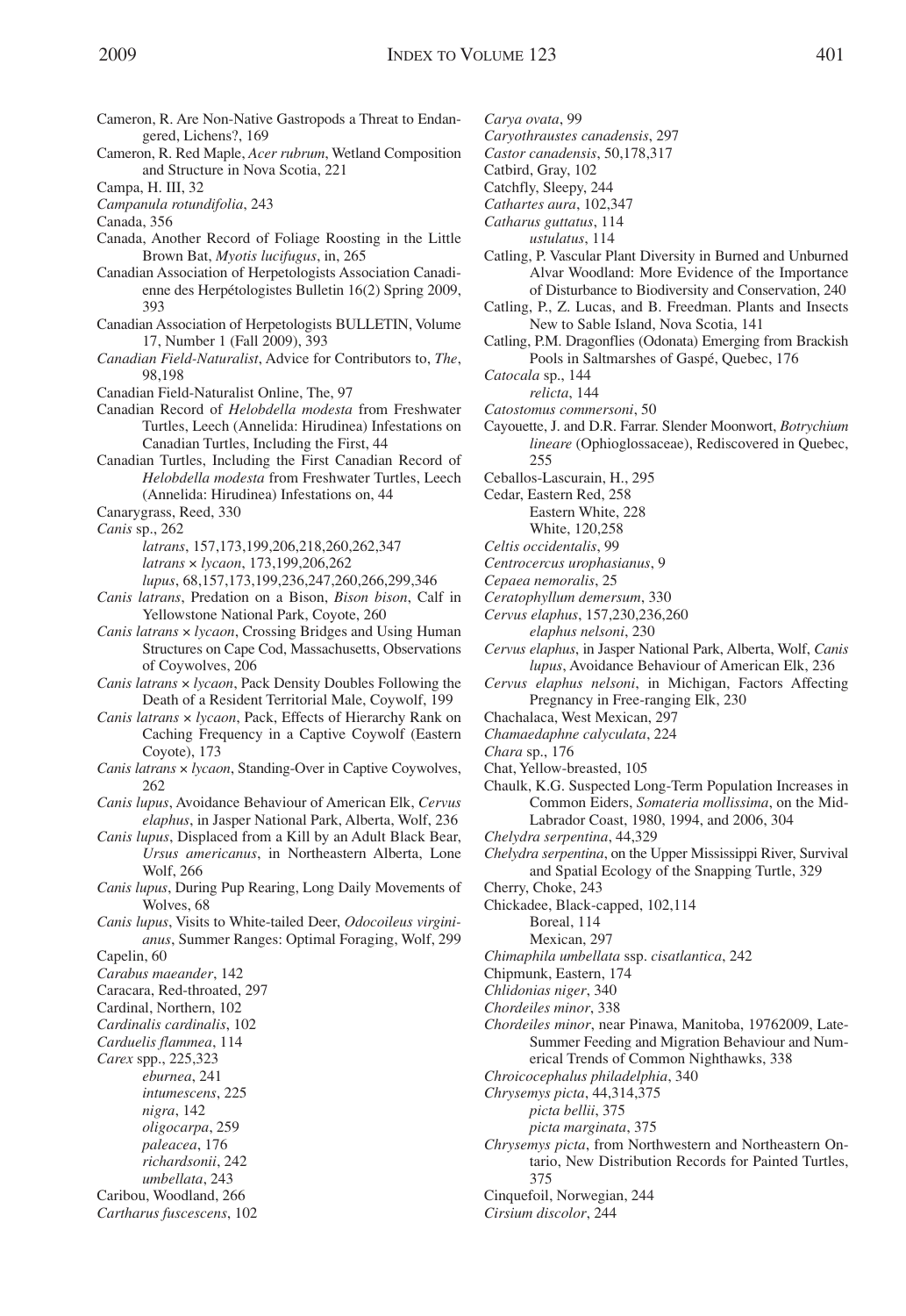*vulgare*, 244 *Cladonia maxima*, 226 *mitis*, 226 *rangiferina*, 226 *terrae-novae*, 226 Clark, H.O. Jr., Review by, 81 *Clemmys guttata*, 44,313 *Clethrionomys gapperi*, 168 *rutilus*, 114 Cliff-Brake, Purple-Stem, 258 *Clinopodium vulgare*, 242 *Clintonia borealis*, 225 Clover, Alsike, 243 Owl, 163 Cluff, H.D., 68 *Coccocarpia palmicola*, 169 *Coccyzus americanus*, 102 *erythropthalmus*, 102 Cody, 1922-2009, William J. (Bill), 96 *Colaptes auratus*, 102 Colorado, 353 Columbine, Red, 242 Condor, California, 9 *Conocephalus fasciatus*, 144 *Contopus virens*, 102 Cook, F.R., Reviews by, 75,378,379,380,381,388 Coombes, S.M., 44 Coontail, 330 Coot, American, 297 *Coptis trifolia*, 225 Corbould, F.B., 126 Cormorant, 50 *Cornus* spp., 323 *alternifolia*, 122 *canadensis*, 225 *sericea*, 258 *sericea* ssp. *sericea*, 243 *stolonifera*, 122,243 *Corvus brachyrhynchos*, 7,133 *corax*, 347 *Corvus brachyrhynchos*, Populations in Southern Québec, Morphological Description of American Crow, 133 *Corylus cornuta*, 120 Cottonwood, Black, 127 Eastern, 330 *Coturnicops noveboracensis*, 327 Cougar, 157,203 Cowbird, Brown-headed, 100 Coyote, 157,173,199,218,260,262,347 Eastern, 173,199,206,262 Coyote, *Canis latrans*, Predation on a Bison, *Bison bison*, Calf in Yellowstone National Park, 260 Coyote) *Canis latrans* × *lycaon*, Pack, Effects of Hierarchy Rank on Caching Frequency in a Captive Coywolf (Eastern, 173 Coywolf, 173,199,206,262 Coywolf, *Canis latrans* × *lycaon*, Pack Density Doubles Following the Death of a Resident Territorial Male, 199 Coywolf (Eastern Coyote) *Canis latrans* × *lycaon*, Pack, Effects of Hierarchy Rank on Caching Frequency in a Captive, 173 Coywolves, *Canis latrans* × *lycaon*, Crossing Bridges and Using Human Structures on Cape Cod, Massachusetts, Observations of, 206 Coywolves, *Canis latrans* × *lycaon*, Standing-Over in Cap-

tive, 262

Crabtree, R.L., 260 Cranberry, High-bush, 112 Mountain, 168 Crane's-Bill, Northern, 244 Crins, W.J., Review by, 383 Crow, American, 7,133 Crow, *Corvus brachyrhynchos*, Populations in Southern Québec, Morphological Description of American, 133 Cuckoo, Black-billed, 102 Yellow-billed, 102 *Culex tarsalis*, 9 Cunner, 51 Cutgrass, Rice, 330 *Cyanea*, 50 *Cyanocitta cristata*, 7,102 *Cynomys* spp., 347 *Cyperus* spp., 323 *Cypripedium acaule*, 20,225 *parviflorum* var. *pubescens*, 242 *Danaus plexippus*, 143 Dandelion, Common, 243 *Danthonia spicata*, 20,242 Darner, 340 *Dasylirion wheeleri*, 248 Davy, C.M., K.C. Shim and S.M. Coombes. Leech (Annelida: Hirudinea) Infestations on Canadian Turtles, Including the First Canadian Record of *Helobdella modesta* from Freshwater Turtles, 44 Deer, Florida Key, 37 Mule, 37,158,260 Red, 233 White-tailed, 28,32,158,260,299 Deer, *Odocoileus virginianus*, in an Agro-forested Landscape, Multi-scale Cover Selection by White-tailed, 32 Deer, *Odocoileus virginianus*, Summer Ranges: Optimal Foraging, Wolf, *Canis lupus*, Visits to White-tailed, 299 *Degelia plumbea*, 228 Dekker, D. Declines of Bighorn Sheep, *Ovis canadensis*, on Deteriorating Winter Range in Jasper National Park, Alberta, 19812010, 157 Dekker, D. and G. Slatter. Wolf, *Canis lupus*, Avoidance Behaviour of American Elk, *Cervus elaphus*, in Jasper National Park, Alberta, 236 Demma, D.J. and L.D. Mech. Wolf, *Canis lupus*, Visits to White-tailed Deer, *Odocoileus virginianus*, Summer Ranges: Optimal Foraging, 299 *Dendroica coronata*, 114 *fusca*, 100 *petechia*, 102,327 *virens*, 100 *Dennstaedtia punctilobula*, 225 *Deroceras reticulatum*, 169 De Smet, K., 7 Dewberry, 227 Dezhi, L. and Q. Aili, Reviews by, 84,85,87,183,189,190, 192,276,382 *Dialictus novascotiae*, 143 *Dichanthelium acuminatum* var. *fasciculatum*, 243 *linearifolium*, 244 *Dicranum* spp., 226 *majus*, 226

*polysetum*, 226,240,242 *scoparium*, 226

*undulatum*, 226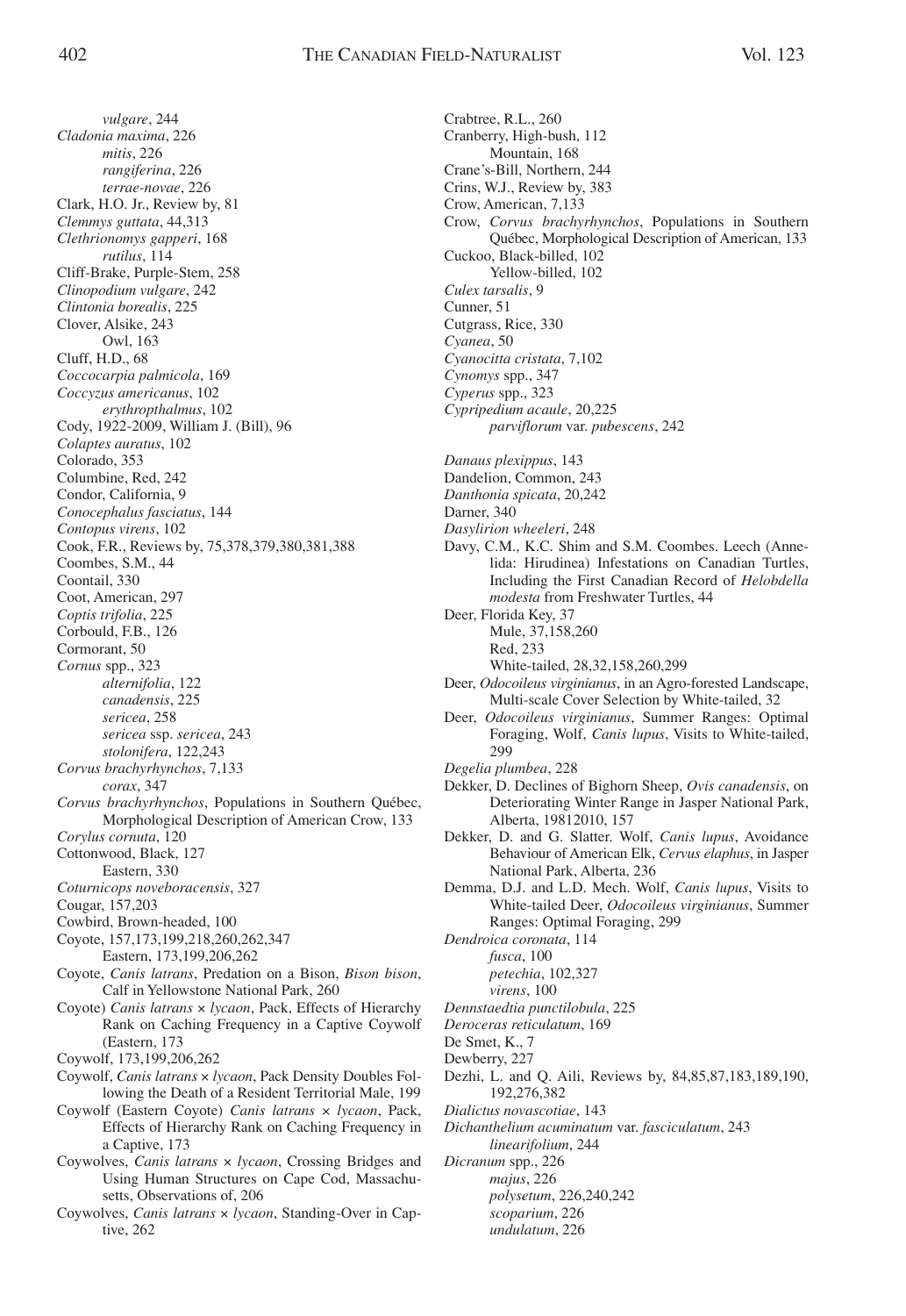*Dicrostonyx groenlandicus*, 68 *Diervilla lonicera*, 122,225,244 Dilworth, T.G., 323 *Dineutus nigrior*, 150 Dodds, H.D. and G.W. Otis. Breeding Birds of Mature Woodlands of Point Pelee National Park Prior to Infestation by Emerald Ash Borer, *Agrilus planipennis*, 99 Dog, African Wild, 173 Prairie, 347 Dogwood, Red-Osier, 258 Douglas-fir, 12,127 Dove, Mourning, 102 Dragonfly, 141,176 Dragonflies (Odonata) Emerging from Brackish Pools in Saltmarshes of Gaspé, Quebec, 176 Dropseed, Poverty, 243 *Dryopteris cristata*, 225 *marginalis*, 258 Duck, American Black, 297 Wood, 105 Duckweed, 340 *Dumetella carolinensis*, 102 Eagles, P.F.J. and H. Ceballos-Lascurain. Bias in American Ornithologists' Union Bird Names, 295 *Echium vulgare*, 243 Editor's Report for Volume 122 (2008), 196 Eel, American, 49 Eider, Common, 304 Eiders, *Somateria mollissima*, on the Mid-Labrador Coast, 1980, 1994, and 2006, Suspected Long-Term Population Increases in Common, 304 Elk, 230 American, 157,236,260 Elk, *Cervus elaphus*, in Jasper National Park, Alberta, Wolf, *Canis lupus*, Avoidance Behaviour of American, 236 Elk, *Cervus elaphus nelsoni*, in Michigan, Factors Affecting Pregnancy in Free-ranging, 230 Elm, Siberian, 8 *Elymus trachycaulus* ssp. *trachycaulus*, 243 Emerald, Red-fronted, 144 *Empidonax traillii*, 102 *virescens*, 100 *Emydoidea blandingii*, 44 *Emys marmorata*, 314 *Enallagma* sp., 176 *hageni*, 176 *Epigaea repens*, 225 *Epipactis helleborine*, 242 *Eptesicus fuscus*, 340 *Equisetum* sp., 168,171 *Erigeron philadelphicus* var. *philadelphicus*, 243 *Erioderma mollissimum*, 170,228 *pedicellatum*, 169,221 *pedicallatum thallus*, 170 *Erpobdella punctata*, 45 Erskine, A.J., Review by, 93 *Eulithis explanata*, 144 Eulithis, White, 144 *Eupetaurus cinereus*, 12 *Eurybia macrophylla*, 244 *Euthamia graminifolia* var. *graminifolia*, 243

*Fagus* spp., 2,120 *grandifolia*, 2,120,210,225 *Falcipennis canadensis*, 297 Farrar, D.R., 255 Fern, Bracken, 244 Cinnamon, 227 Dwarf Chain, 227 Marginal Wood, 258 Fir, 2 Balsam, 2,117,169,210,227,242 Fraser, 100 Grand, 12 ubalpine, 127 Fir, *Abies balsamea* Yellow Birch, *Betula alleghaniensis*, forests of Québec, Gap dynamics in Balsam, 117 Fish, E.B., 246 Fisher, 4,126,178 Fisher, *Martes pennanti*, Population in Cooking Lake-Blackfoot Provincial Recreation Area, Central Alberta, Persistence of a Reintroduced, 178 Fishers, *Martes pennanti*, in Central British Columbia, Home Ranges and Spatial Organization of, 126 Flat-Top-Goldenrod, Prairie, 243 Fleabane, Philadelphia, 243 Flicker, Northern, 102 Flounder, 51 Right-eyed, 60 Smooth, 49 Winter, 49 Fly-honeysuckle, American, 120 Flycatcher, Acadian, 100 Great Crested, 100 Willow, 102 Forb, 323 *Formicarius moniliger*, 297 Forsman, E.D., 12 Fox, Arctic, 173,346 Kit, 346 Red, 162,173,215,346 Swift, 346 Fox, *Vulpes velox*, in North America, Historical Range, Current Distribution, and Conservation Status of the Swift, 346 Foxes, *Vulpes vulpes*, in Metropolitan Toronto, Ontario: Disease Management Implications, The Ecology of Red, 215 *Fragaria vesca*, 258 *virginiana* ssp. *virginiana*, 242 *Frangula alnus*, 20,142,242 *Fraxinus* spp., 100,323 *americana*, 20,99,122,224 *nigra*, 99 *pennsylvanica*, 99,330 *quadrangulata*, 99 Freedman, B., 141 Fremmerlid, M. and A.D.M. Latham. Lone Wolf, *Canis lupus*, Displaced from a Kill by an Adult Black Bear, *Ursus americanus*, in Northeastern Alberta, 266 Frog, Brimley's Chorus, 310 Green, 149 Wood, 113 *Fulica americana*, 297 Fuller, T.K., 1 Gaspereau, 49 *Gaultheria hispidula*, 225 *procumbens*, 225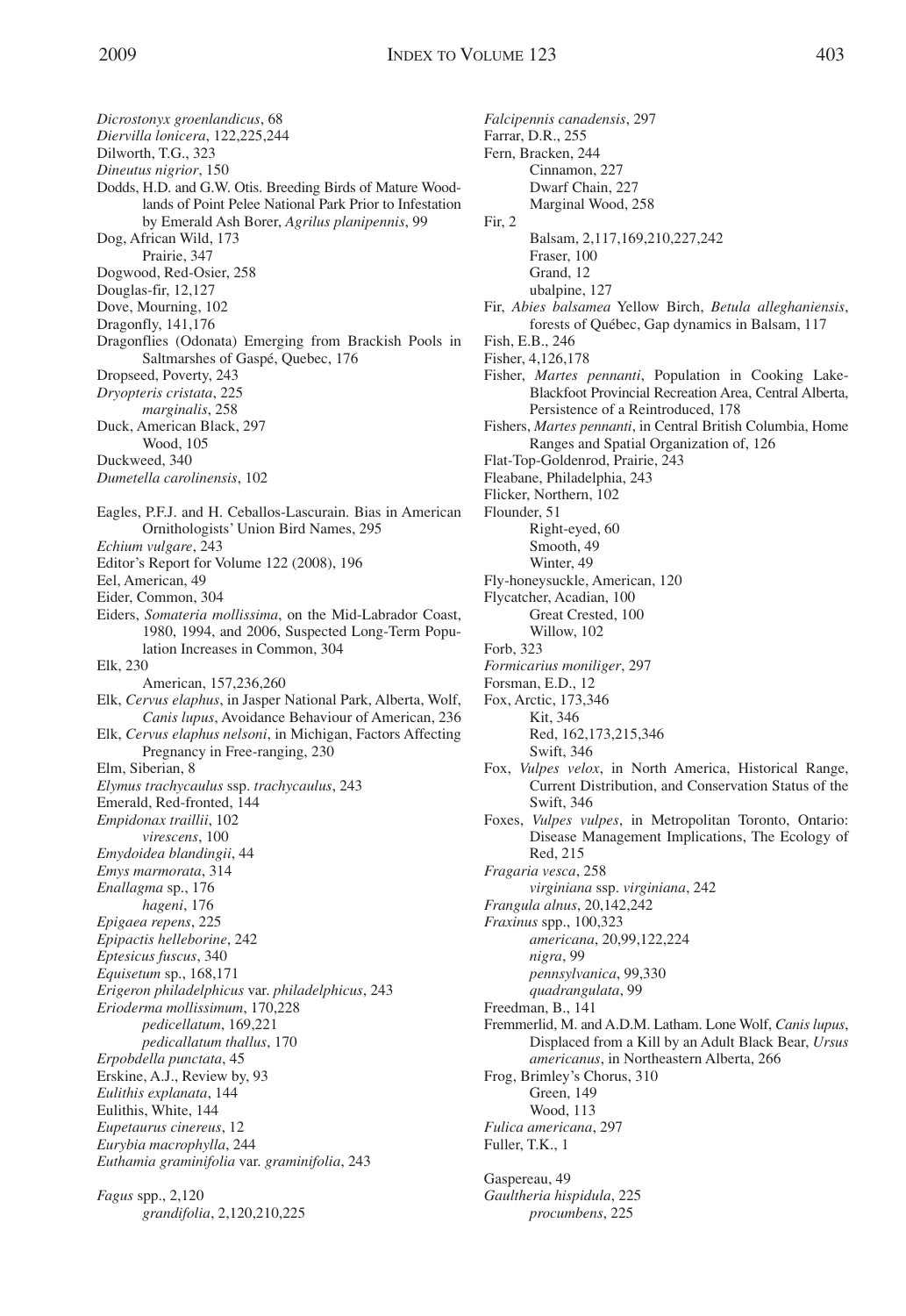*Gavia immer*, 146 *pacifica*, 152 *stellata*, 152 *Gavia immer*, Breeding Success in Relation to Lake pH and Lake Size Over 25 Years, Common Loon, 146 Gawn, M., Reviews by, 269,270 *Gaylussacia baccata*, 224 Genereux, B., 178 *Geocaulon lividum*, 168 *Geothlypis trichas*, 102 *Geranium bicknellii*, 244 *Glaucomys sabrinus*, 115 *Glyptemys insculpta*, 313 *muhlenbergii*, 44 *Glyptemys insculpta*, in Massachusetts, Effects of Stochastic Flood Disturbance on Adult Wood Turtles, 313 Goat's-Beard, Meadow, 243 Golden-Plover, American, 297 Goldenrod, Canadian, 243 Early, 242 Flat-top, 243 Gray, 242 Seaside, 143 Wrinkle-leaf, 141 Goose, Canada, 297 Gooseberry, Black, 127 *Gopherus agassizii*, 313 Grackle, Common, 102 *Graptemys flavimaculata*, 314 *geographica*, 314 Grass, 323 Fall Panic, 142 Flat-Stem Blue, 243 Poverty Wild Oat, 242 Slim-Leaf Rosette, 244 Tapered Rosette, 243 White-grain Mountain-Rice, 242 Wiry Panic, 243 Grasshopper, Round-tipped Cone-headed, 144 Grosbeak, Rose-breasted, 102 Yellow-green, 297 Groundsel, Balsam, 242 *Grus canadensis*, 297 Gull, Bonaparte's, 340 Great Black-backed, 323 Ring-billed, 323 *Gymnocarpium dryopteris*, 225 *Gymnogyps californianus*, 9 *Gymnomystax mexicanus*, 297 Hackberry, Northern, 99 *Haemogregarina balli*, 44 *Haliplus cribrarius*, 142 *immaculicollis*, 142 *Hamamelis virginiana*, 225 Hamernick, M.G., 329 Hare, Arctic, 68 Snowshoe, 115,130 Harestad, A.S., 126 *Harmonia axyridis*, 142 Hawkweed, Tall, 242 Haynes, J.M., 368 Hazelnut, Beaked, 120 Hébert, R. and J. Huot. Gap dynamics in Balsam Fir, *Abies balsamea*Yellow Birch, *Betula alleghaniensis*, forests of Québec, 117

*Hedeoma hispida*, 244 Helleborine, 242 *Helobdella* spp., 46 *modesta*, 44 *papillata*, 44 *stagnalis*, 46 *Helobdella modesta* from Freshwater Turtles, Leech (Annelida: Hirudinea) Infestations on Canadian Turtles, Including the First Canadian Record of, 44 Hemlock, Eastern, 2,100 Western, 12 Herrell, A.M. and D.A. Methven. Annual and Monthly Variation in Species Composition and Catches of Fishes from the Tabusintac River Estuary in the Southern Gulf of St. Lawrence, 48 Herring, 51 Blueback, 63 Hickory, Shagbark, 99 *Hieracium caespitosum* ssp. *caespitosum*, 20 *piloselloides*, 242 Higgs, C., 7 Hiller T.L., H. Campa III, and S.R. Winterstein. Multi-scale Cover Selection by White-tailed Deer, *Odocoileus virginianus*, in an Agro-forested Landscape, 32 *Himantoglossum hircinum*, 29 *Hirundo rustica*, 340 *Hister arcuatus*, 142 Hobblebush, 120 Holdermann, D., 246 Holly, Mountain, 227 Honeysuckle, Common, 242 Horsetail, 168,171 Houston, C.S., Review by, 272 Huckleberry, Black, 127 Huettmann, F., Reviews by, 72,88,278,281 Huot, J., 117 Huynh, H.M. Another Record of Foliage Roosting in the Little Brown Bat, *Myotis lucifugus*, in Canada, 265 *Hyla chrysoscelis*, 309 *versicolor*, 309,372 *Hyla versicolor*, in New Brunswick, Apparent Continuing Expansion in the Range of the Gray Treefrog, 309 *Hyla versicolor*, in Northwestern Ontario, Extension of the Known Range of the Gray Treefrog, 372 *Hylocichla mustelina*, 102 *Hylocomium splendens*, 226,240 *Hypericum perforatum*, 20,242 *Hypnum* sp., 226 *Hypogymnia physodes*, 169 *Ibycter americanus*, 297 *Icteria virens*, 105 *Icterus galbula*, 102 *spurius*, 102 Igl, L.D., 346 *Ilex glabra*, 224 *verticillata*, 224 *Impatiens capensis*, 225 Indian-Hemp, 243 Iowa, 356 *Iris versicolor*, 225 Iris, 227 *Isanthus brachiatus*, 243 *Ischnura hastata*, 141 *Isoetes tuckermanii*, 142

Ivy, Western Poison, 242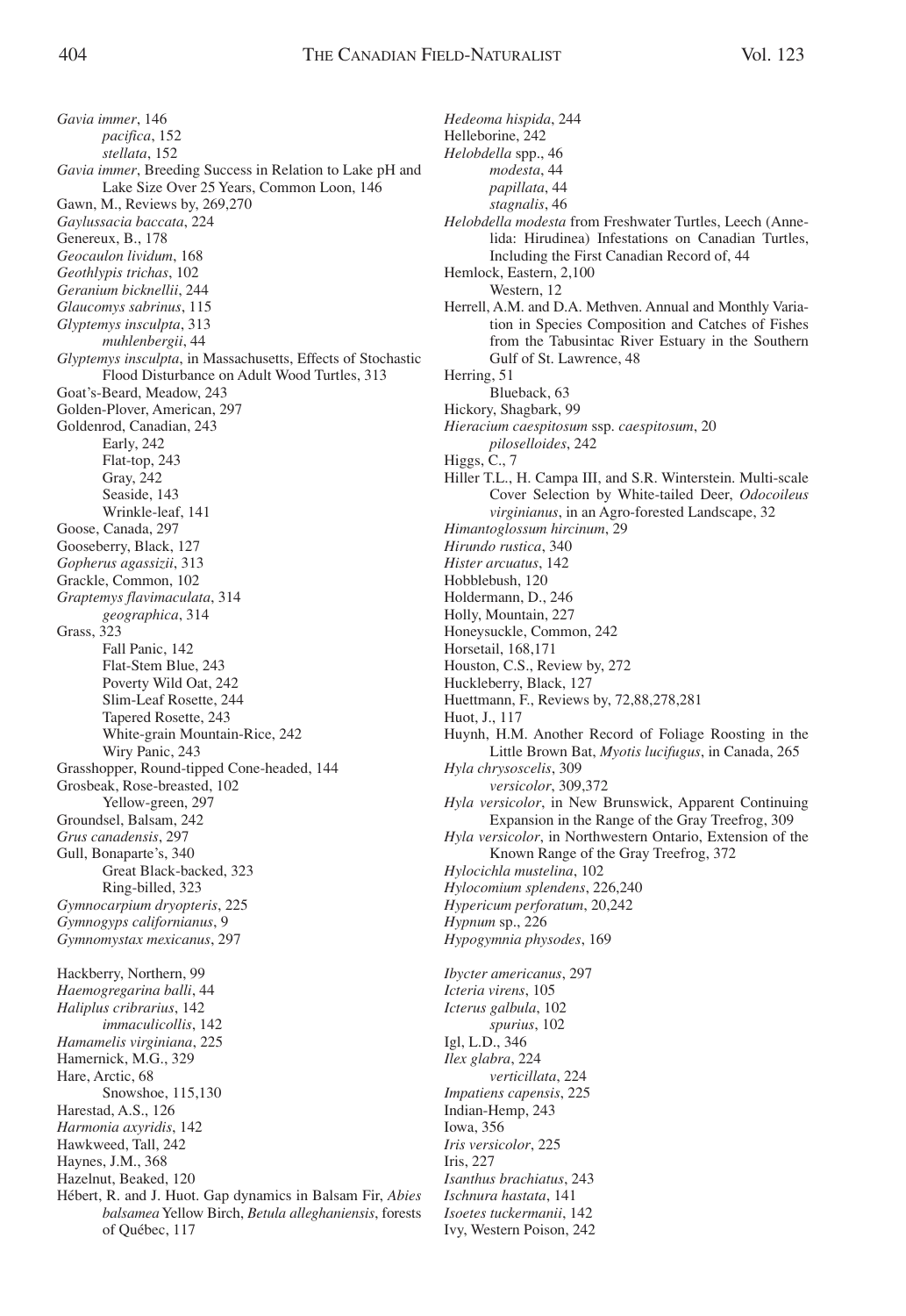Jay, Blue, 7,102 Gray, 113,297 Mexican, 297 Siberian, 297

- John, R., Reviews by, 73,74,76,77,78,80,82,83,182,184,185, 188
- Jones, M.T. and P.R. Sievert. Effects of Stochastic Flood Disturbance on Adult Wood Turtles, *Glyptemys insculpta*, in Massachusetts, 313

*Juglans nigra*, 99

*Junco hyemalis*, 113

Junco, Dark-eyed, 113

*Juncus* spp., 176

- *balticus*, 141
- Jung, T.S., D.W. Nagorsen, and L.A. Randall. Melanistic Tundra Voles, *Microtus oeconomus*, from Central Yukon, 171

Juniper, Common, 242 Ground, 258

*Juniperus communis*, 20,240 *communis* var. *depressa*, 242,258 *virginiana*, 39,99,258

*Kalmia angustifolia*, 224

*polifolia*, 224

Kansas, 352

Kanter, J.J., 1

Kay, C.E., Review by, 273

Kehoe, F.P., 323

- Kelly, J.R., T.K. Fuller, and J.J. Kanter. Records of Recovering American Marten, *Martes americana*, in New Hampshire, 1
- Kelsey, R.G., E.D. Forsman, and J.K. Swingle. Terpenoid Resin Distribution in Conifer Needles with Implications for Red Tree Vole, *Arborimus longicaudus*, Foraging, 12

Kingbird, Eastern, 165

Kinnikinnick, 127

- *Kinosternon rubrum*, 44 *sonoriense*, 314
- Labrador Coast, 1980, 1994, and 2006, Suspected Long-Term Population Increases in Common Eiders, *Somateria mollissima*, on the Mid-, 304

Ladies-tresses, Case's, 19

Ladies-tresses, *Spiranthes casei* var. *casei* (Orchidaceae), in Ottawa, Ontario, Phenology, Population Dynamics, and Flowering Dynamics of Case's, 19

Lady's-Slipper, Lesser Yellow, 242

Lair, S., 133

Lambkill, 227

Lamprey, Sea, 50

*Lanius ludovicianus*, 7

*ludovicianus migrans*, 7

*Lanius ludovicianus migrans*, in West St. Paul, Manitoba, West Nile Virus as a Cause of Death Among Endangered Eastern Loggerhead Shrikes, 7

Larch, Eastern, 112,227

*Larix laricina*, 112,224,266

*Larus delawarensis*, 323

*marinus*, 323

*Lasioglossum lineatulum*, 143

- *novascotiae*, 143
- *Lateroligia ophiogramma*, 144

Latham, A.D.M., 266

Lauff, R., Review by, 78 *Ledum groenlandicum*, 112,168,224 Leech, Ornate Turtle, 44 Smooth Turtle, 44 Leech (Annelida: Hirudinea) Infestations on Canadian Turtles, Including the First Canadian Record of *Helobdella modesta* from Freshwater Turtles, 44 *Leersia oryzoides*, 330 Lemming, 68 *Lemmus trimucronatus*, 114 *Lemna* sp., 340 *Lepus americanus*, 114,130 *arcticus*, 68 *Lestes* sp., 176 *congener*, 176 *disjunctus*, 176 *Leucobryum glaucum*, 226 Li, K., 260 *Libellula quadrimaculata*, 176 Lichen, 242,265 Boreal Felt, 169,221 *Lilium philadelphicum* var. *philadelphicum*, 243 Lily-of-the-Valley, False, 227,242 Lily, Wood, 243 *Linaria vulgaris*, 142,242 Lindell, J., Review by, 87,187 *Lindera benzoin*, 99 Lindgren, C.J., R. Postey, K. De Smet, C. Higgs, and A.B. Thompson. West Nile Virus as a Cause of Death Among Endangered Eastern Loggerhead Shrikes, *Lanius ludovicianus migrans*, in West St. Paul, Manitoba, 7 *Linnaea borealis*, 225 Lion, Mountain, 246 *Listera australis*, 221 *Lithobates clamitans*, 149 *pipiens*, 109 *sylvaticus*, 109,113 Liverwort, Common, 227 *Lobaria pulmonaria*, 169 *Lonicera canadensis*, 120,225 *involucrata*, 127 *tatarica*, 242 Loon, Common, 146 Pacific, 152 Red-throated, 152 Loon, *Gavia immer*, Breeding Success in Relation to Lake pH and Lake Size Over 25 Years, Common, 146 Lotus, American, 330 Lucas, Z., 141 Ludlow, S.M. Sexual Size Dimorphism and Bohemian Wax-

- wings, *Bombycilla garrulus*, 165
- Ludwig, A., M. Bigras-Poulin, S. Lair, and D. Belanger. Morphological Description of American Crow, *Corvus brachyrhynchos*, Populations in Southern Québec, 133
- *Lutra canadensis*, 335
- *Lycaon pictus*, 173
- *Lycophotia phyllophora*, 144
- *Lycopodium obscurum*, 225
- *Lycopus americanus*, 225

*Lynx canadensis*, 246

*rufus*, 246

Lynx, 246

*Lythrum salicaria*, 323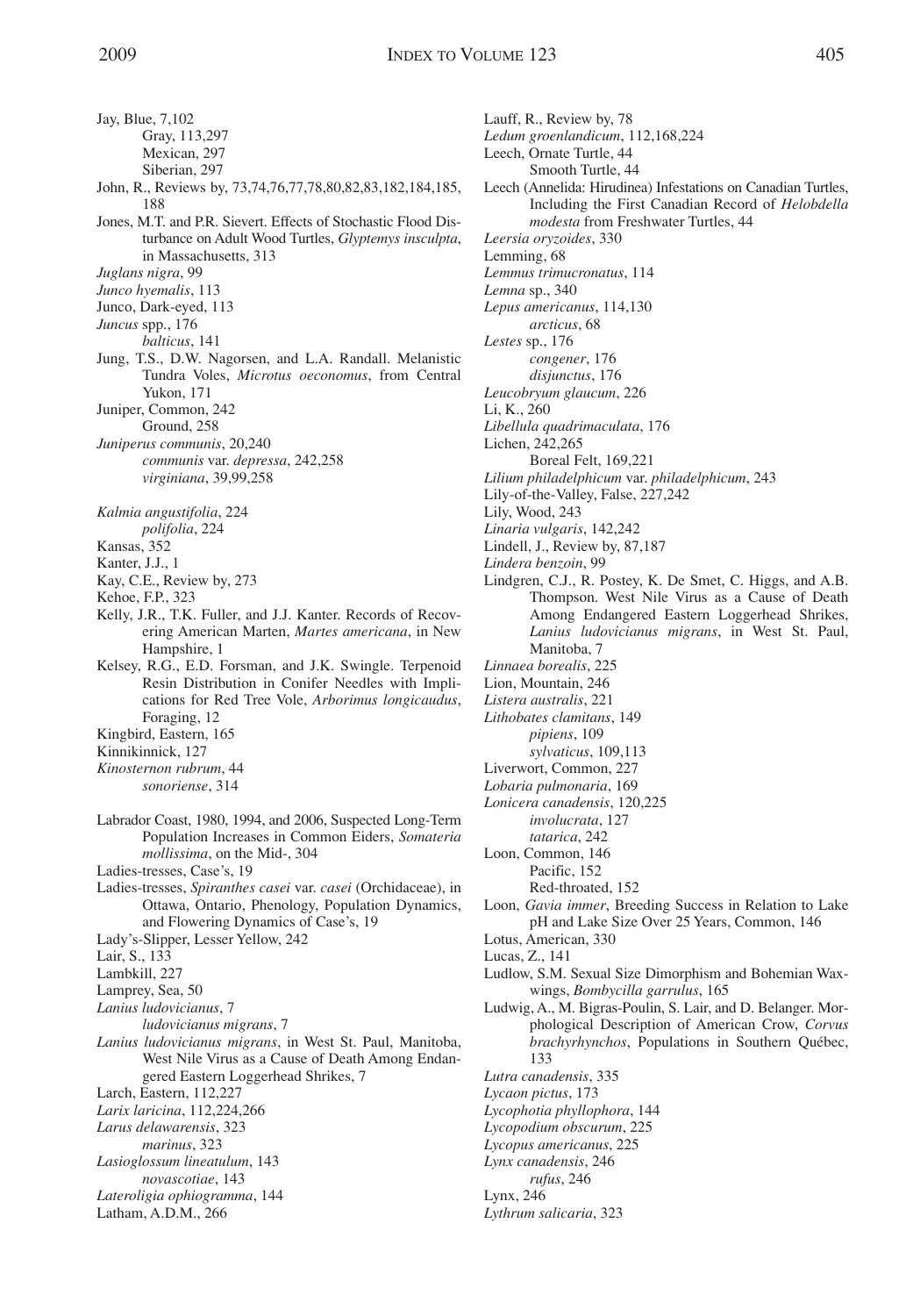Mackenzie, K., 370

- Mackenzie, N., 370
- MacKinnon, C.M. and N.M. (Lutz) MacKinnon. Unpaired Drake Avoidance Behaviour and Mate Recognition by Female Mallard, *Anas platyrhynchos*, During the Spring Breeding Season, 70
- MacKinnon, N.M. (Lutz), 70
- Magpie, Black-billed, 347
- *Maianthemum canadense*, 225,242
- *Malaxis unifolia*, 20
- Mallard, 70,323
- Mallard, *Anas platyrhynchos*, During the Spring Breeding Season, Unpaired Drake Avoidance Behaviour and Mate Recognition by Female, 70
- Manitoba, 367
- Manitoba, 19762009, Late-Summer Feeding and Migration Behaviour and Numerical Trends of Common Nighthawks, *Chordeiles minor*, near Pinawa, 338
- Manitoba, The Distribution of the Plains Spadefoot, *Spea bombifrons*, in Relation to Soil Type in Southwestern, 107
- Manitoba, West Nile Virus as a Cause of Death Among Endangered Eastern Loggerhead Shrikes, *Lanius ludovicianus migrans*, in West St. Paul, 7

Maple, Mountain, 120,258 Red, 118,169,221 Silver, 330 Striped, 120

- Sugar, 2,99,118,210,265
- Maple, *Acer rubrum*, Wetland Composition and Structure in Nova Scotia, Red, 221
- *Marine Turtle Newsletter*, 96,195,286,394
- *Marmota monax*, 218
- Marten, American, 1,129
- Marten, *Martes americana*, in New Hampshire, Records of Recovering American, 1
- *Martes americana*, 1,129
	- *pennanti*, 4,126,178
- *Martes americana*, in New Hampshire, Records of Recovering American Marten, 1
- *Martes pennanti*, in Central British Columbia, Home Ranges and Spatial Organization of Fishers, 126
- *Martes pennanti*, Population in Cooking Lake-Blackfoot Provincial Recreation Area, Central Alberta, Persistence of a Reintroduced Fisher, 178
- Massachusetts, Effects of Stochastic Flood Disturbance on Adult Wood Turtles, *Glyptemys insculpta*, in, 313
- Massachusetts, Observations of Coywolves, *Canis latrans* × *lycaon*, Crossing Bridges and Using Human Structures on Cape Cod, 206
- McAlpine, D.F., J.D.H. Pratt, and J.M. Terhune. Apparent Continuing Expansion in the Range of the Gray Treefrog, *Hyla versicolor*, in New Brunswick, 309

McBride, B., Review by, 83

- McCarthy, J., Review by, 188
- McIntyre, N.E., 246
- McRoberts, J.T., 323
- Meadowsweet, White, 227
- Mech, L.D., 299
- Mech, L.D. and H.D. Cluff. Long Daily Movements of Wolves, *Canis lupus*, During Pup Rearing, 68 *Medeola virginiana*, 225
- 
- *Medicago lupulina*, 243
- Medick, Black, 243

*Melanerpes carolinus*, 102 *erythrocephalus*, 105 *Meleagris gallopavo*, 100 *Melospiza melodia*, 105 Merganser, Red Breasted, 50 *Mergus serrator*, 50 *Mertensia maritima* var. *maritima*, 142 Methven, D.A., 48 Michigan, Factors Affecting Pregnancy in Free-ranging Elk, *Cervus elaphus nelsoni*, in, 230 *Microgadus tomcod*, 49 *Microtus* spp., 113,171,369 *arvalis*, 172 *miurus*, 114 *montanus*, 168,172 *ochrogaster*, 168,172 *oeconomus*, 113,171 *pennsylvanicus*, 114,168,172,174,218,369 *pinetorum*, 168 *xanthognathus*, 114 *Microtus oeconomus*, from Central Yukon, Melanistic Tundra Voles, 171 Milk-Vetch, Cooper's, 243 Mink, 368 Mink, *Neovison vison*, Change with Habitat, Diel Activity Patterns of, 368 Minnesota, 356 Minutes of the 130<sup>th</sup> Annual Business Meeting of the Ottawa Field-Naturalists' Club 13 January 2009, 287 *Mitchella repens*, 225 *Molothrus ater*, 102 Monarch, 143 *Monotropa hypopithys*, 225 Montana, 356 Moonwort, Daisy-leaved, 256 Least, 256 Mingan, 256 Prairie, 256

- Slender, 255
- Upswept, 258
- Moonwort, *Botrychium lineare* (Ophioglossaceae), Rediscovered in Quebec, Slender, 255
- Moore, J.-D. Comparison of a Population of Eastern Redbacked Salamanders, *Plethodon cinereus*, under Native Dominant Wood Coverboards and Natural Cover Objects, 210

Moose, 233

- *Morone americana*, 50
- *saxatilis*, 49
- Moss, Shrebers', 227 Step, 227
- Mouse, Deer, 369
- White-footed, 369
- *Muhlenbergia glomerata*, 243
- Muhly, Spiked, 243
- *Muirodelphax arvensis*, 143
- Mullein, Great, 244
- Muskox, 68
- Muskrat, 334
- *Myiarchus crinitus*, 102
- *Myodes gapperi*, 168
- *rutilus*, 113,167
- *Myodes rutilus*, in Alaska, Complete Albinism in a Northern Red-backed Vole, 167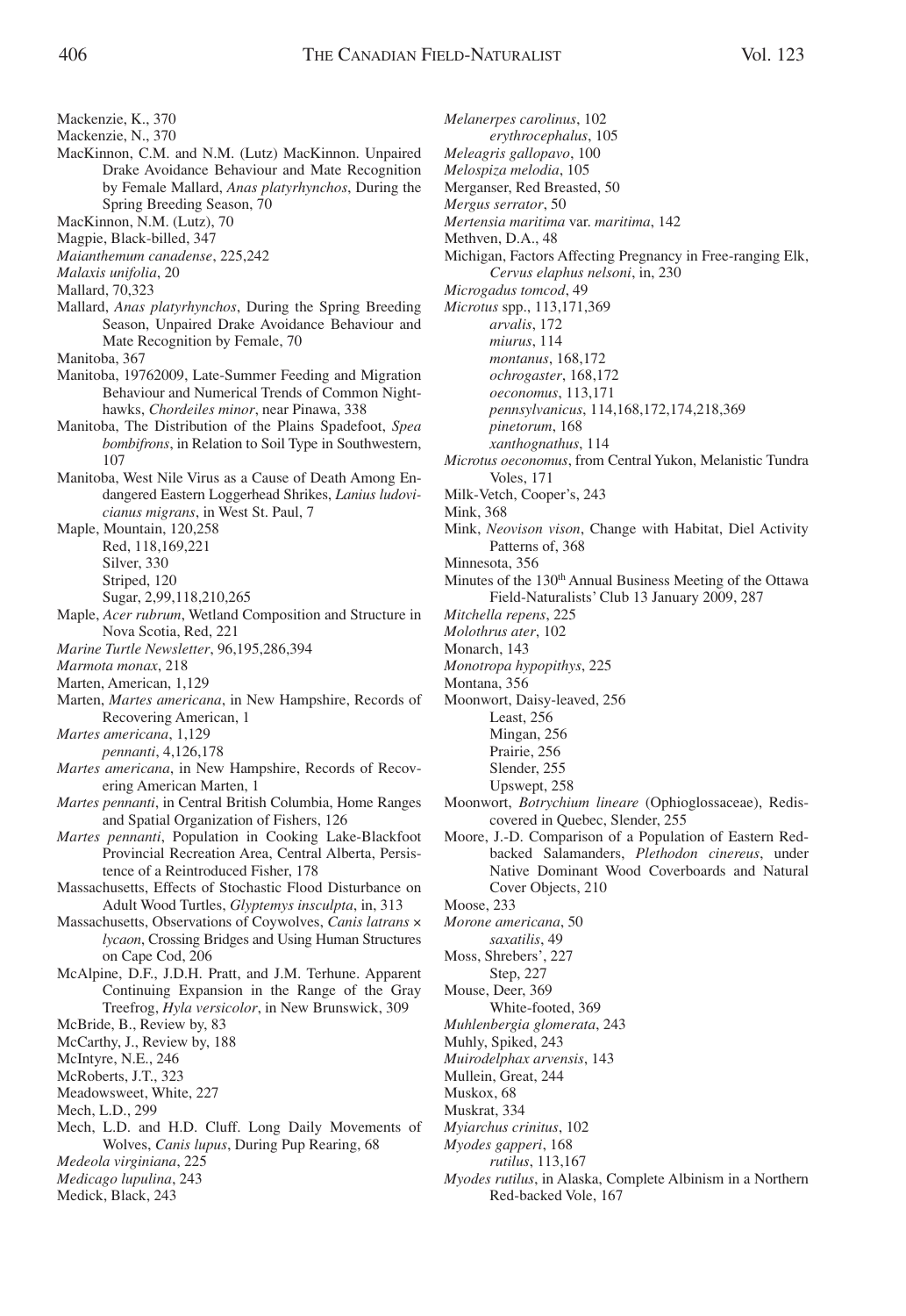*Myotis lucifugus*, 265 *Myotis lucifugus*, in Canada, Another Record of Foliage Roosting in the Little Brown Bat, 265 *Myrica* sp., 144 *gale*, 224 *pensylvanica*, 144,224 *Myriophyllum tennellum*, 142 Nagorsen, D.W., 171 Nebraska, 352 Neckweed, 244 Nelson, J.S., 329 *Nelumbo lutea*, 330 *Nemopanthus mucronata*, 224 *Nemoria rubrifrontaria*, 144 *Neoconocephalus retusus*, 144 *Neotoma stephensi*, 12 *Neovison vison*, 368 *Neovison vison*, Change with Habitat, Diel Activity Patterns of Mink, 368 *Nephelopsis obscura*, 152 New Brunswick, Apparent Continuing Expansion in the Range of the Gray Treefrog, *Hyla versicolor*, in, 309 New Brunswick, Nest Success and Duckling Survival of Greater Scaup, *Aythya marila*, at Grassy Island, 323 New Hampshire, Records of Recovering American Marten, *Martes americana*, in, 1 New Mexico, 353 Nighthawk, Common, 338 Nighthawks, *Chordeiles minor*, near Pinawa, Manitoba, 19762009, Late-Summer Feeding and Migration Behaviour and Numerical Trends of Common, 338 North Dakota, 351 Nova Scotia, Plants and Insects New to Sable Island, 141 Nova Scotia, Red Maple, *Acer rubrum*, Wetland Composition and Structure in, 221 Nuthatch, White-breasted, 100 *Nymphaea odorata*, 330 O'Neill, J., Reviews by, 277,280 Oak, 99 *Odocoileus* sp., 299 *hemionus*, 37,158,260 *virginianus*, 28,32,158,260,299 *virginianus clavium*, 37 *Odocoileus virginianus*, in an Agro-forested Landscape, Multi-scale Cover Selection by White-tailed Deer, 32 *Odocoileus virginianus*, Summer Ranges: Optimal Foraging, Wolf, *Canis lupus*, Visits to White-tailed Deer, 299 Oklahoma, 352 *Oligoneuron album*, 243 *Omophron tessellatum*, 144 *Ondatra zibethicus*, 334 *Onoclea sensibilis*, 225 Ontario: Disease Management Implications, The Ecology of Red Foxes, *Vulpes vulpes*, in Metropolitan Toronto, 215 Ontario, Extension of the Known Range of the Gray Treefrog, *Hyla versicolor*, in Northwestern, 372 Ontario, New Distribution Records for Painted Turtles, *Chrysemys picta*, from Northwestern and Northeastern, 375 Ontario, Phenology, Population Dynamics, and Flowering Dynamics of Case's Ladies-tresses, *Spiranthes casei* var. *casei* (Orchidaceae), in Ottawa, 19

*Ophrys apifera*, 29 Oriole, Baltimore, 102 Orchard, 102 *Orthocarpus luteus*, 163 *Oryzopsis asperifolia*, 242 *Osmerus mordax*, 49 *Osmunda cinnamomea*, 225 *regalis*, 225 Otis, G.W., 99 Ottawa Field-Naturalists' Club Awards for 2008, The, 395 Otter, North American River, 335 Ovenbird, 102 *Ovibos moschatus*, 68 *Ovis canadensis*, 157,233 *dalli stonei*, 163 *Ovis canadensis*, on Deteriorating Winter Range in Jasper National Park, Alberta, 19812010, Declines of Bighorn Sheep, 157 Owl, Boreal, 112 Owls, *Aegolius funereus*, in Alaska, Diet and Prey Consumption Rates of Nesting Boreal, 112 *Oxalis acetosella*, 225 Oysterleaf, 142 *Packera paupercula*, 20,242 Paisley, R.N., J.F. Wetzel1, J.S. Nelson, C. Stetzer, M.G. Hamernick, and B.P. Anderson. Survival and Spatial Ecology of the Snapping Turtle, *Chelydra serpentina*, on the Upper Mississippi River, 329 *Pallifera dorsalis*, 169 *Panicum dichotomiflorum*, 142 *flexile*, 243 *lanuginosum* var. *implicatum*, 20 *Pannaria lurida*, 228 *Paraphlepsius irroratus*, 143 *Parmelia squarrosa*, 169 *sulcata*, 169 Parmis, E., Review by, 92 Parrotlet, Mexican, 297 *Passer domesticus*, 174 *Passerculus sandwichensis*, 114 *Passerella iliaca*, 114 *Passerina cyanea*, 102 Pauraque, Jamaican, 297 Peeper, Spring, 311 *Pellaea atropurpurea*, 258 Pennyroyal, False, 243 Rough False, 244 *Penstemon hirsutus*, 243 Perch, White, 51 *Perimyotis subflavus*, 265 *Perisoreus canadensis*, 113,297 *infaustus*, 297 *Peromyscus* spp., 369 *leucopus*, 369 *Petromyzon marinus*, 50 *Phaedon* sp., 144 *viridis*, 144 *Phalacrocorax* spp., 50 *Phalaris* spp., 323 *arundinacea*, 330 Phalarope, Red-necked, 340 *Phalaropus lobatus*, 340 *Phegopteris connectilis*, 225 *Pheucticus ludovicianus*, 102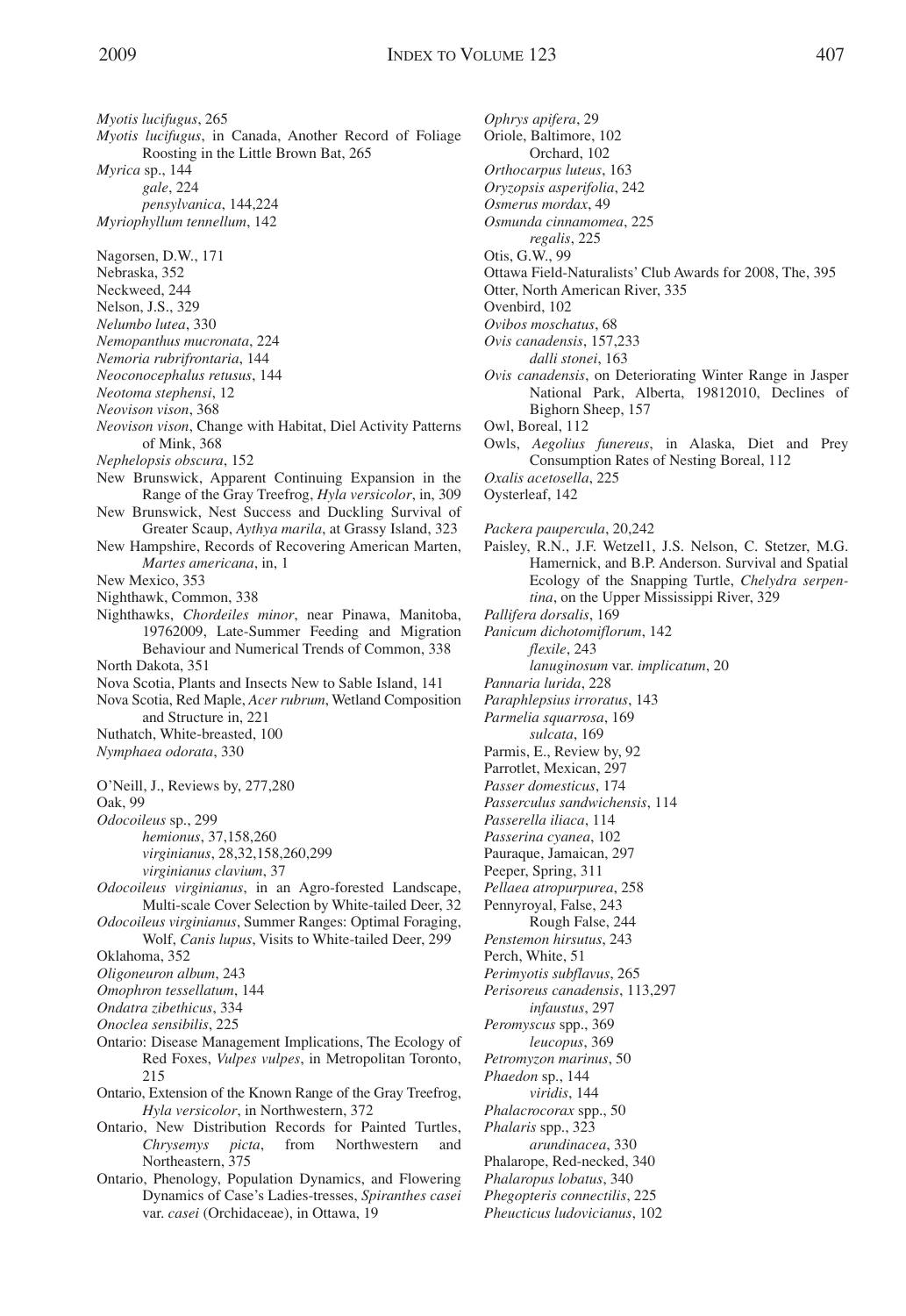Manitoba, 107

*Phoca* spp., 68 Piasecke, J.R., L.C. Bender, and S.M. Schmitt. Factors Affecting Pregnancy in Free-ranging Elk, *Cervus elaphus nelsoni*, in Michigan, 230 *Pica hudsonia*, 347 *Picea* sp., 2,122 *engelmannii* × *glauca*, 127 *glauca*, 20,112,168,178,240 *mariana*, 112,224,266 *rubens*, 2,100,118,210,224 *sitchensis*, 12 *Picoides pubescens*, 102 *villosus*, 105 Pine, Bishop, 12 Jack, 243 Lodgepole, 127 Monterey, 12 White, 19 *Pinus banksiana*, 243 *contorta* var. *latifolia*, 127 *muricata*, 12 *radiata*, 12 *strobus*, 19,224,240 Pipefish, Northern, 51 *Pipilo erythopthalmus*, 102 Pipsissewa, 242 *Placobdella multilineata*, 44 *ornata*, 44 *papillifera*, 44 *parasitica*, 44 *Platanthera hookeri*, 26 *Platismatia glauca*, 169 *Plethodon cinereus*, 210 *Plethodon cinereus*, under Native Dominant Wood Coverboards and Natural Cover Objects, Comparison of a Population of Eastern Red-backed Salamanders, 210 *Pleuronectes putnami*, 49 *Pleurozium schreberi*, 226,242 *Poa compressa*, 243 *Poecile atricapillus*, 102,114 *hudsonicus*, 114 *Polygala senega*, 243 *Polygonum hydropiperoides*, 143 *Polypodium virginianum*, 258 Polypody, Rock, 258 *Polytrichum* spp., 20,226 *commune*, 226 *juniperinum*, 226 *strictum*, 226 Pondweed, 330 Poplar, 144 Balsam, 112,178 *Populus* sp., 144 *balsamifera*, 112,178 *balsamifera trichocarpa* , 127 *deltoides*, 330 *grandidentata*, 20,232 *tremuloides*, 20,112,127,178,224,232,236,242 Postey, R., 7 *Potamogeton* spp., 330 *pectinatus*, 176 *Potentilla norvegica* ssp. *monspeliensis*, 244 Pratt, J.D.H., 309 Preston, W.B. The Distribution of the Plains Spadefoot, *Spea*

*bombifrons*, in Relation to Soil Type in Southwestern

*Procyon lotor*, 218 Pronghorn, 260 Proulx, B.P., 370 Proulx, G. and B. Genereux. Persistence of a Reintroduced Fisher, *Martes pennanti*, Population in Cooking Lake-Blackfoot Provincial Recreation Area, Central Alberta, 178 Proulx, G., K. Mackenzie, N. Mackenzie, and B.P. Proulx. Uterine Prolapse in an Adult Richardson's Ground Squirrel, *Spermophilus richardsonii*, 370 *Prunella vulgaris*, 242 *vulgaris* ssp. *vulgaris*, 244 *Prunus virginiana*, 242 *Pseudacris brimleyi*, 310 *crucifer*, 311 *maculata*, 109 *Pseudemys concinna*, 314 *Pseudopleuronectes americanus*, 49 *Pseudotsuga menziesii*, 12 *menziesii* var. *glauca*, 127 *Pteridium aquilinum*, 225 *aquilinum* var. *latiusculum*, 244 *Ptilium crista-castrensis*, 226 *Puma concolor*, 203,246 Pussytoes, 242 *Pyrola* spp., 225 *secunda*, 225 Quebec, Dragonflies (Odonata) Emerging from Brackish Pools in Saltmarshes of Gaspé, 176 Québec, Gap dynamics in Balsam Fir, *Abies balsamea* Yellow Birch, *Betula alleghaniensis*, forests of, 117 Québec, Morphological Description of American Crow, *Corvus brachyrhynchos*, Populations in Southern, 133 Quebec, Slender Moonwort, *Botrychium lineare* (Ophioglossaceae), Rediscovered in, 255 *Quercus* spp., 99

*rubra*, 20,224

Quillwort, Spiny Spore, 142 *Quiscalus quiscula*, 102

Raccoon, 218 Rail, Yellow, 327 *Rana clamitans*, 149 Randall, L.A., 171 *Rangifer tarandus caribou*, 266 Raspberry, Common Red, 243 Purple-Flowering, 244 Rat, Brown/Norway, 174 *Rattus norvegicus*, 174 Raven, Common, 347 Redcedar, Eastern, 39,99 Reddoch, A.H., 19 Reddoch, J.M. and A.H. Reddoch. Phenology, Population Dynamics, and Flowering Dynamics of Case's Ladiestresses, *Spiranthes casei* var. *casei* (Orchidaceae), in Ottawa, Ontario, 19 Redosier, 243 Redpoll, Common, 114 Redstart, American, 102 Reed, G., 260 *Rhamnus cathartica*, 242 *frangula*, 142 *Rhea americana*, 297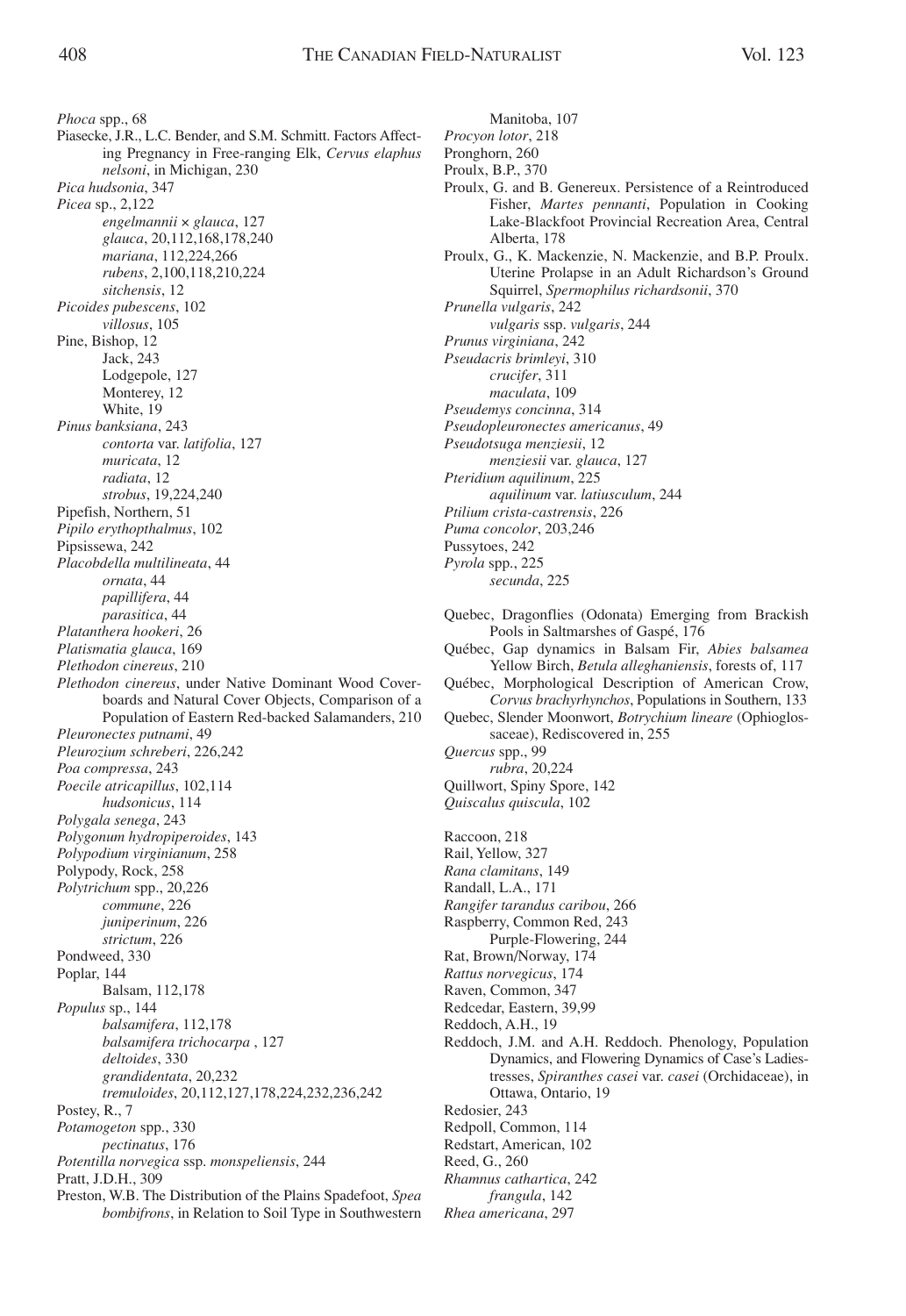*Rhizomnium punctatum*, 226 *Rhododendron canadense*, 224 *Rhus aromatica* var. *aromatica*, 244 *rydbergii*, 242 *typhina*, 244 *Rhytidiadelphus triquetrus*, 226 *Ribes lacustre*, 127 Rice, Wild, 330 Rice, M.B., W.B. Ballard, E.B. Fish, N.E. McIntyre, and D. Holdermann. Habitat-Distribution Modeling of a Recolonizing Black Bear, *Ursus americanus*, Population in the Trans-Pecos Region of Texas, 246 Robin, American, 102,114 Rockcress, Hairy, 244 *Rosa* spp., 225 *acicularis*, 112,127 *acicularis* ssp. *sayi*, 242 *blanda*, 243 *nitida*, 225 Rosatte, R. and M. Allan. The Ecology of Red Foxes, *Vulpes vulpes*, in Metropolitan Toronto, Ontario: Disease Management Implications, 215 Rose, Prickly, 127,242 Smooth, 243 Wild, 112 Roy, J., Reviews by, 268,271 *Rubus hispidus*, 224 *idaeus* ssp. *strigosus*, 243 *odoratus* var. *odoratus*, 244 *pubescens*, 225 *Rumex acetosella*, 20 *Ruppia maritima*, 176 Rye, Slender Wild, 243 Sage, Pasture, 163 Sage-Grouse, Greater, 9 *Sagittaria* spp., 330 *Sakesphorus canadensis*, 297 Salamander, Eastern Red-backed, 210 Salamanders, *Plethodon cinereus*, under Native Dominant Wood Coverboards and Natural Cover Objects, Comparison of a Population of Eastern Red-backed, 210 *Salix* sp., 144,171,178, *alaxensis*, 112 *bebbiana*, 112 *Salmo salar*, 49 Salmon, Atlantic, 49 *Salvelinus fontinalis*, 49 *Sambucus pubens*, 122 Sander-Regier, R., Reviews by, 92,377,384 Sandwort, Thyme-Leaf, 244 *Sarracenia purpurea*, 226 Saskatchewan, 367 Saskatoon, 242 *Scaphytopius acutus*, 143 Scaup, Greater, 323 Scaup, *Aythya marila*, at Grassy Island, New Brunswick, Nest Success and Duckling Survival of Greater, 323 Schmitt, S.M., 230 *Schoenoplectus fluviatilis*, 330 *Scirpus* spp., 176,327 *Sciurus* sp., 218 *carolinensis*, 174,200 Scott, W.B., Review by, 387 *Scutellaria lateriflora*, 226

*parvula* var. *parvula*, 243 Seal, 68 Seburn, D., Reviews by, 186,274 Sedge, 323 Bristle-leaf, 242 Eastern Few-fruited, 259 Parasol, 243 Richardson's, 242 Smooth Black, 142 *Seiurus aurocapilla*, 102 Selfheal, Common, 242 Seneca-Snakeroot, 243 *Senecio paupercula*, 242 *pseudo-arnica*, 144 *Setophaga ruticilla*, 102 Sheartail, Mexican, 297 Sheep, Bighorn, 157,233 Thinhorn, 163 Sheep, *Ovis canadensis*, on Deteriorating Winter Range in Jasper National Park, Alberta, 19812010, Declines of Bighorn, 157 Sheldon, J.W., G. Reed, A.C. Burnett, K. Li, and R.L. Crabtree. Coyote, *Canis latrans*, Predation on a Bison, *Bison bison*, Calf in Yellowstone National Park, 260 *Shepherdia canadensis*, 122,242 Shim, K.C., 44 Shrike, Eastern Loggerhead, 7 Loggerhead, 7 Shrikes, *Lanius ludovicianus migrans*, in West St. Paul, Manitoba, West Nile Virus as a Cause of Death Among Endangered Eastern Loggerhead, 7 Sicklepod, 258 Sievert, P.R., 313 *Silene antirrhina*, 244 *Siphonorhis americanus*, 297 *Sisyrinchium montanum* var. *crebrum*, 243 *Sitta canadensis*, 297 *carolinensis*, 100 Sixth Annual Meeting of the Alliance of Natural History Museums of Canada, 26 and 27 October 2009, 392 Skullcap, Small, 243 Slatter, G., 236 Slider, Common, 314 Smelt, 60 American, 49 *Smilacina trifolia*, 226 Smith, W.A., 323 Snail, Banded Wood, 25 Snowberry, Common, 242 Creeping, 227 *Solidago asteroides*, 243 *canadensis* var. *canadensis*, 243 *juncea*, 242 *nemoralis*, 20 *nemoralis* var. *nemoralis*, 234,242 *ptarmicoides*, 243 *rugosa* subsp. *rugosa*, 141 *sempervirens*, 143 *Somateria mollissima*, 304 *mollissima dresseri*, 304 *Somateria mollissima*, on the Mid-Labrador Coast, 1980, 1994, and 2006, Suspected Long-Term Population Increases in Common Eiders, 304 *Somatochlora cingulata*, 150 *Sorbus americana*, 122,224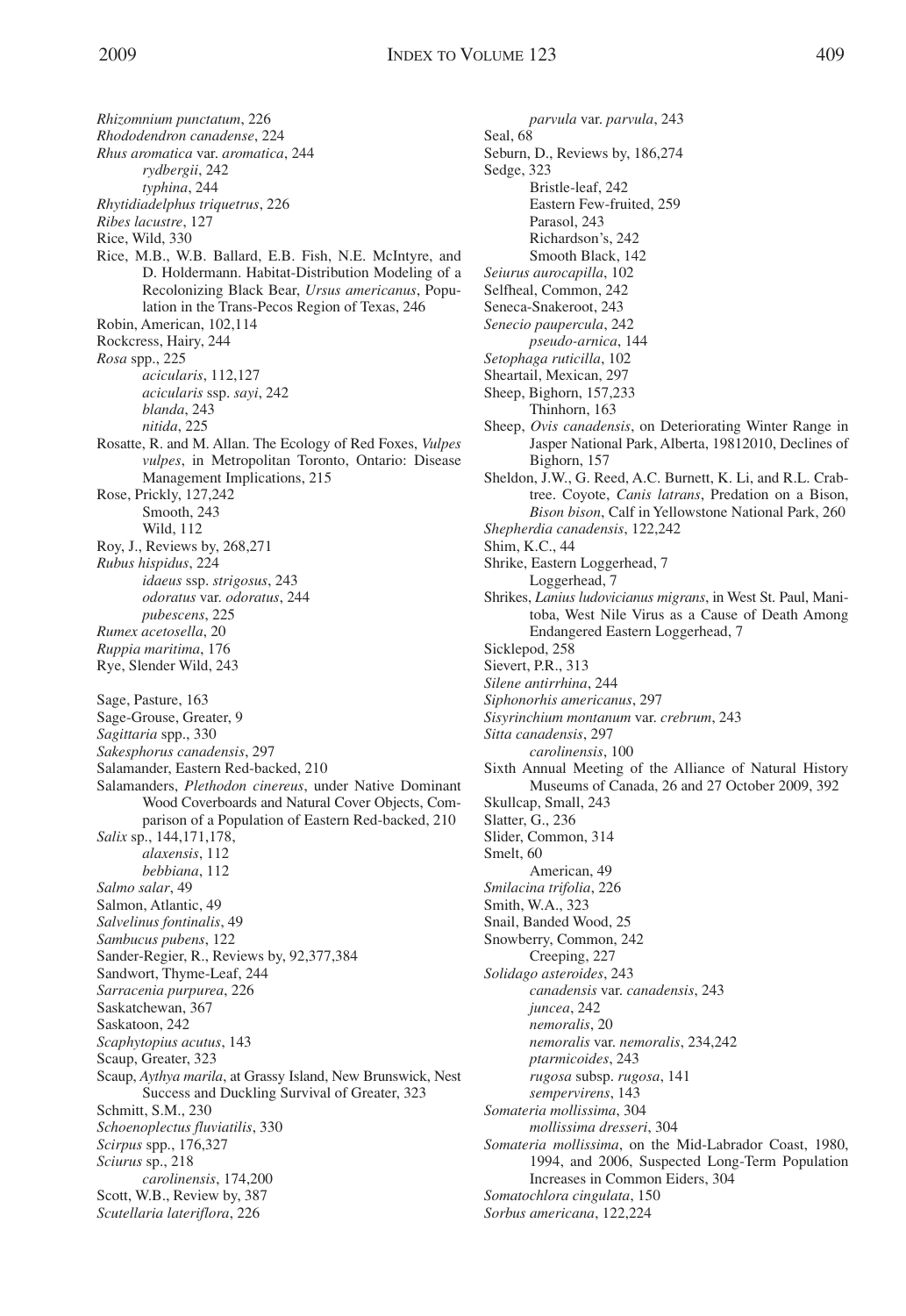*Sorex* spp., 114 *cinereus*, 115 *hoyi*, 115 *monticolus*, 115 Sotol, 248 South Dakota, 352 Sovada, M.A., R.O. Woodward, and L.D. Igl. Historical Range, Current Distribution, and Conservation Status of the Swift Fox, *Vulpes velox*, in North America, 346 Spadefoot, Plains, 107 Spadefoot, *Spea bombifrons*, in Relation to Soil Type in Southwestern Manitoba, The Distribution of the Plains, 107 Sparrow, American Tree, 114 Fox, 114 House, 174 Savannah, 114 Song, 105 White-crowned, 114 *Spea bombifrons*, 107 *Spea bombifrons*, in Relation to Soil Type in Southwestern Manitoba, The Distribution of the Plains Spadefoot, 107 *Spermophilus richardsonii*, 370 *Spermophilus richardsonii*, Uterine Prolapse in an Adult Richardson's Ground Squirrel, 370 *Sphagnum* spp., 226 *austinii*, 226 *capillifolium*, 226 *centrale*, 226 *cuspidatum*, 226 *flavicomens*, 226 *fuscum*, 226 *girgensohnii*, 226 *magellanicum*, 226 *papillosum*, 226 *russowii*, 226 *squarrosum*, 226 *torreyanum*, 227 *wulfianum*, 226 Spicebush, Northern, 99 *Spilodiscus arcuatus*, 142 *Spiraea alba*, 226 *Spiranthes* sp., 19 *casei* var. *casei*, 19 *cernua*, 19 *cernua* var. *ochroleuca*, 22 *gracilis*, 27 *lacera*, 27 *lacera* var. *lacera*, 20 *magnicamporum*, 19 *romanzoffiana*, 27 *spiralis*, 19 *vernalis*, 24 *Spiranthes casei* var. *casei* (Orchidaceae), in Ottawa, Ontario, Phenology, Population Dynamics, and Flowering Dynamics of Case's Ladies-tresses, 19 *Spizella arborea*, 114 *Sporobolus vaginiflorus* var. *vaginiflorus*, 243 *Sporophilla americana*, 297 Spruce, 2,120 Black, 112,227,266 Red, 2,100,118,210 Sitka, 12 White, 112,127,168,178,242

Squirrel, 218 Eastern Grey, 200 Gray, 174 Northern Flying, 115 Richardson's Ground, 370 Woolly Flying, 12 Squirrel, *Spermophilus richardsonii*, Uterine Prolapse in an Adult Richardson's Ground, 370 St. John's-Wort, Common, 242 Starflower, 227 Starling, 174 European, 16 *Sterna hirundo*, 323 *Sternotherus odoratus*, 44 *Stethobaris ovata*, 26 Stetzer, C., 329 Stickleback, 50 *Sticta limbata*, 228 Stinkpot, 44 Strauss, E.G., 199 Strawberry, Virginia, 242 Woodland, 258 Sturgeon, 63 *Sturnus vulgaris*, 16,174 Sucker, White, 51 Sumac, Fragrant, 244 Stag-Horn, 244 Swallow, Barn, 340 Swingle, J.K., 12 *Sympetrum* cf. *danae*, 176 cf. *internum*, 176 *costiferum*, 176 *danae*, 176 *internum*, 176 *obtrusum*, 176 *Symphoricarpos albus*, 242 *Symphyotrichum ciliolatum*, 242 *Synaptomys borealis*, 114 *Syngnathus fuscus*, 50 Tamarack, 266 *Tamias striatus*, 174 *Tamiasciurus hudsonicus*, 114 Tanager, Turquoise, 297 *Tangara mexicana*, 297 *Taraxacum officinale* ssp. *officinale*, 243 Tatman, N.M., J.T. McRoberts, W.A. Smith, W.B. Ballard, F.P. Kehoe and T.G. Dilworth. Nest Success and Duckling Survival of Greater Scaup, *Aythya marila*, at Grassy Island, New Brunswick, 323 *Tautogolabrus adspersus*, 50 *Taxus canadensis*, 119,226 Taylor, P. Late-Summer Feeding and Migration Behaviour and Numerical Trends of Common Nighthawks, *Chordeiles minor*, near Pinawa, Manitoba, 19762009, 338 Tea, Labrador, 112,168,227 Teaberry, Eastern, 227 Terhune, J.M., 309 Tern, Black, 340 Common, 323 *Terrapene carolina*, 313 *coahuila*, 313 Texas, 353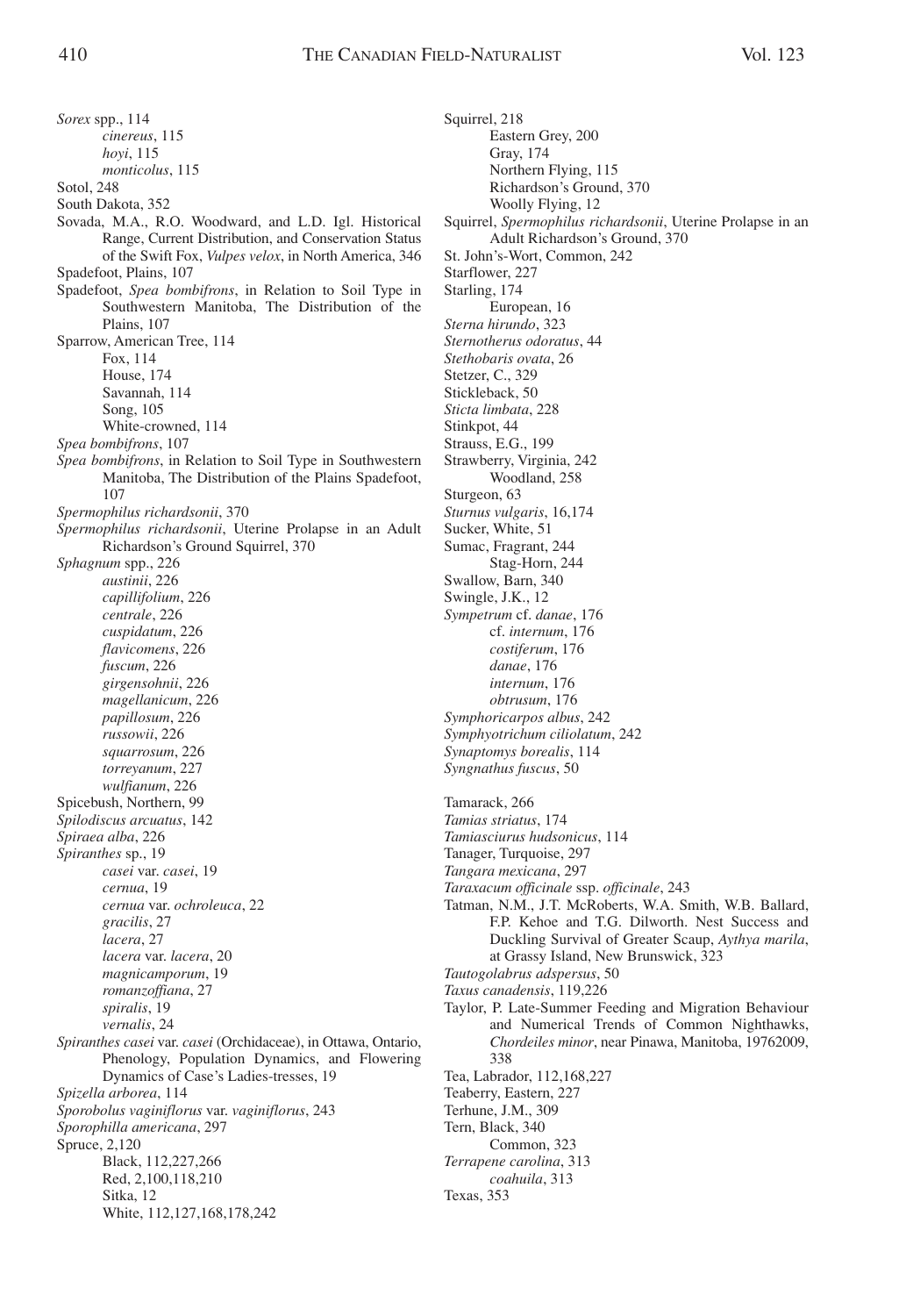ed, 375

Texas, Habitat-Distribution Modeling of a Recolonizing Black Bear, *Ursus americanus*, Population in the Trans-Pecos Region of, 246 *Thalictrum pubescens*, 226 *Thelypteris palustris*, 226 *simulata*, 226 Thimbleweed, Long-Head, 243 Thistle, Bull, 244 Field, 244 Russian, 162 Thompson, A.B., 7 Thread, Gold, 227 Thrush, Hermit, 114 Swainson's, 114 Wood, 100 *Thryothorus ludovicianus*, 102 *Thuja occidentalis*, 120,228,240,242,258 *Tilia americana*, 99 Timm, B.C., 199 Titmouse, Tufted, 100 Toadflax, Greater, 242 Red-fruited Bastard, 168 *Todus mexicanus*, 297 Tody, Puerto Rican, 297 Tomcod, 49 Atlantic, 51 Towhee, Eastern, 102 *Toxicidendron rydbergii*, 226,242 *Trachemys scripta*, 314 *scripta*, 44 *Tragopogon dubius*, 243 *Tramea carolina*, 141 *lacerata*, 141 Treefrog, Cope's Gray, 309 Gray, 309,372 Treefrog, *Hyla versicolor*, in New Brunswick, Apparent Continuing Expansion in the Range of the Gray, 309 Treefrog, *Hyla versicolor*, in Northwestern Ontario, Extension of the Known Range of the Gray, 372 *Trichostema brachiatum*, 243 *Trientalis borealis*, 226 *Trifolium hybridum*, 243 *repens*, 20 *Troglodytes aedon*, 102 Trout, Brook, 49 *Trypanosoma chrysemydis*, 44 *Tsuga canadensis*, 2,100,122,224 *heterophylla*, 12 *Turdus migratorius*, 102,114 Turkey, Wild, 100 Turtle, Blandings, 44 Bog, 44 Common Map, 314 Eastern Box, 314 Eastern Painted, 314 Midland Painted, 375 Northern Map, 44,314 Painted, 44,375 Snapping, 44,329 Spiny Softshell, 329 Spotted, 44 Western Painted, 375 Wood, 44,313 Yellow-blotched Map, 314 Turtle, *Chelydra serpentina*, on the Upper Mississippi River, Survival and Spatial Ecology of the Snapping, 329

Turtles, Including the First Canadian Record of *Helobdella modesta* from Freshwater Turtles, Leech (Annelida: Hirudinea) Infestations on Canadian, 44 Turtles, Leech (Annelida: Hirudinea) Infestations on Canadian Turtles, Including the First Canadian Record of *Helobdella modesta* from Freshwater, 44 Twayblade, Southern, 221 Twinberry, Black, 127 *Tyrannus tyrannus*, 165 *Ulmus pumila*, 8 *Ursus americanus*, 203,233,246,266 *arctos arctos*, 247 *arctos horribilis*, 246 *Ursus americanus*, in Northeastern Alberta, Lone Wolf, *Canis lupus*, Displaced from a Kill by an Adult Black Bear, 266 *Ursus americanus*, Population in the Trans-Pecos Region of Texas, Habitat-Distribution Modeling of a Recolonizing Black Bear, 246 *Usnea* sp., 265 *Vaccinium*, 144 *angustifolium*, 20,224 *macrocarpon*, 142 *membranaceum*, 127 *myrtilloides*, 226 *uliginosum*, 112,168 *vitis-idaea*, 168,226 *myrtilloides*, 20 Veery, 102 *Verbascum thapsus*, 244 *Veronica peregrina* ssp. *xalapensis*, 244 *Viburnum alnifolium*, 120 *cassionides*, 122 *edule*, 112,122 *nudum*, 224 *Viola* spp., 226 *adunca* var. adunca, 243 *nephrophylla*, 242 Violet, Hook-Spur, 243 Northern Bog, 242 Viper's-Bugloss, Common, 243 *Vireo griseus*, 105 *olivaceus*, 102 *solitarius*, 100 Vireo, Blue-headed, 100 Red-eyed, 100 White-eyed, 105 Virus, West Nile, 7 Vole, Common, 172 Meadow, 172,174,218,369 Montane, 172 Northern Red-backed, 113,167 Prairie, 172 Red Tree, 12 Sonoma Tree, 12 Tundra, 113,171 Vole, *Arborimus longicaudus*, Foraging, Terpenoid Resin Distribution in Conifer Needles with Implications for Red Tree, 12

Turtles, *Chrysemys picta*, from Northwestern and Northeastern Ontario, New Distribution Records for Paint-

Turtles, *Glyptemys insculpta*, in Massachusetts, Effects of Stochastic Flood Disturbance on Adult Wood, 313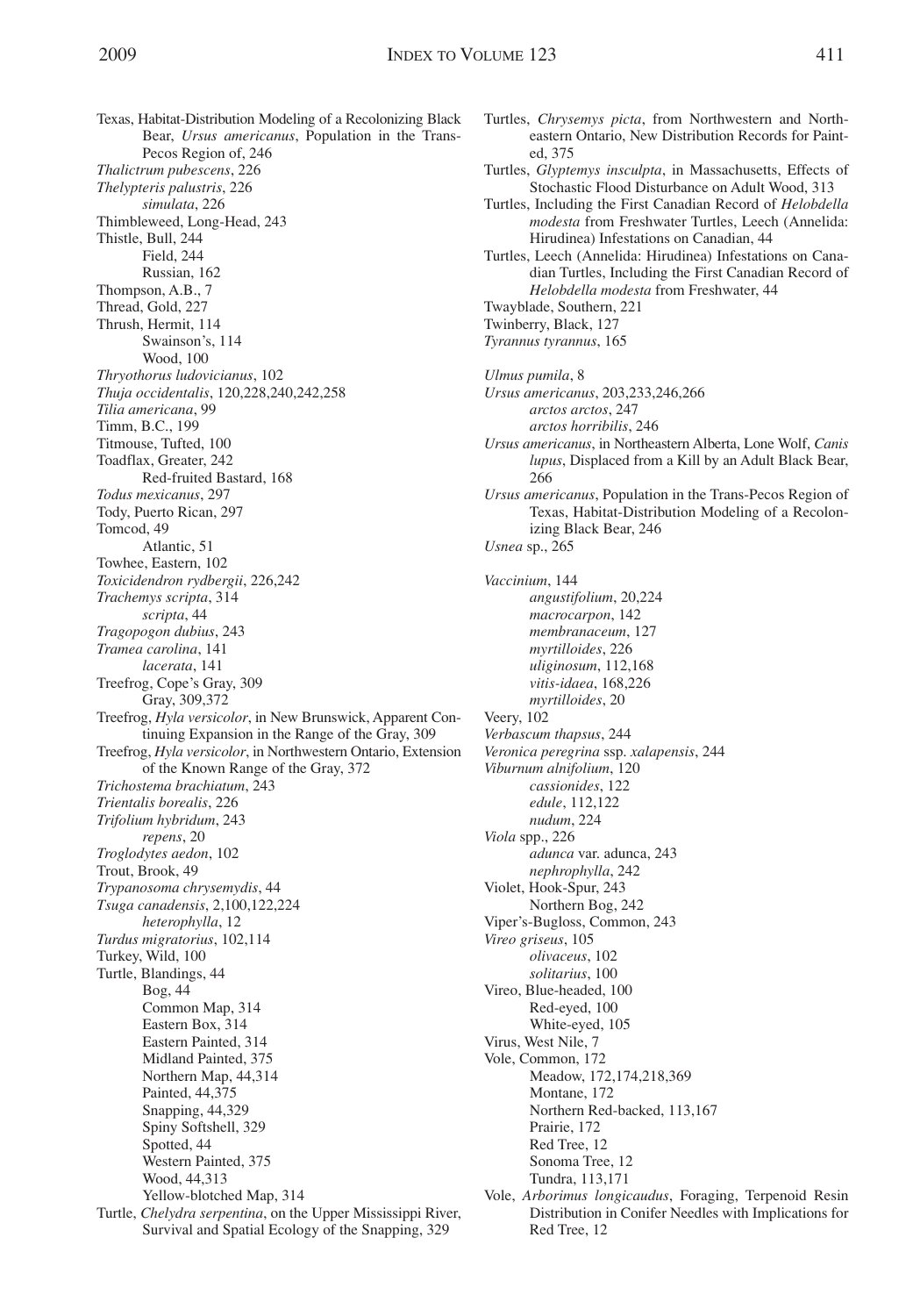- Vole, *Myodes rutilus*, in Alaska, Complete Albinism in a Northern Red-backed, 167
- Voles, *Microtus oeconomus*, from Central Yukon, Melanistic Tundra, 171
- *Vulpes macrotis*, 346
	- *velox*, 346
	- *vulpes*, 162,173,215,346
- *Vulpes velox*, in North America, Historical Range, Current Distribution, and Conservation Status of the Swift Fox, 346
- *Vulpes vulpes*, in Metropolitan Toronto, Ontario: Disease Management Implications, The Ecology of Red Foxes, 215
- Vulture, Turkey, 102,347
- *Waldsteinia fragarioides* ssp. *fragarioides*, 242

Walnut, Black, 99

Warbler, Black-throated Green, 100

Blackburnian, 100

- Canada, 297
- Wilson's, 114
- Yellow, 102,327
- Yellow-rumped, 114
- Waterlily, White, 330
- Waxwing, Bohemian, 165
- Waxwings, *Bombycilla garrulus*, Sexual Size Dimorphism and Bohemian, 165
- Way, J.G. Observations of Coywolves, *Canis latrans* × *lycaon*, Crossing Bridges and Using Human Structures on Cape Cod, Massachusetts, 206
- Way, J.G. Standing-Over in Captive Coywolves, *Canis latrans* × *lycaon*, 262
- Way, J.G., and R.D. Cabral. Effects of Hierarchy Rank on Caching Frequency in a Captive Coywolf (Eastern Coyote) *Canis latrans* × *lycaon*, Pack, 173
- Way, J.G., B.C. Timm. and E.G. Strauss. Coywolf, *Canis latrans* × *lycaon*, Pack Density Doubles Following the Death of a Resident Territorial Male, 199
- Weed, Tumble, 162
- Weir, R.D., A.S. Harestad, and F.B. Corbould. Home Ranges and Spatial Organization of Fishers, *Martes pennanti*, in Central British Columbia, 126
- Weller, W.F. Extension of the Known Range of the Gray Treefrog, *Hyla versicolor*, in Northwestern Ontario, 372
- Weller, W.F. New Distribution Records for Painted Turtles, *Chrysemys picta*, from Northwestern and Northeastern Ontario, 375
- Wellman, S.T. and J.M. Haynes. Diel Activity Patterns of Mink, *Neovison vison*, Change with Habitat, 368
- West Nile Virus as a Cause of Death Among Endangered Eastern Loggerhead Shrikes, *Lanius ludovicianus migrans*, in West St. Paul, Manitoba, 7
- Wetzel1, J.F., 329
- Whip-poor-will, Mexican, 297
- Whitman, J.S. Complete Albinism in a Northern Red-backed Vole, *Myodes rutilus*, in Alaska, 167
- Whitman, J.S. Diet and Prey Consumption Rates of Nesting Boreal Owls, *Aegolius funereus*, in Alaska, 112
- Wigeon, American, 297
- Willow, 112,144,171,178,236
- *Wilsonia canadensis*, 297
	- *pusilla*, 114
- Winterstein S.R., 32
- Wolf, 68,157,173,199,236,247,260,266,299
- Gray, 346 Wolf, *Canis lupus*, Avoidance Behaviour of American Elk,
- *Cervus elaphus*, in Jasper National Park, Alberta, 236 Wolf, *Canis lupus*, Displaced from a Kill by an Adult Black
- Bear, *Ursus americanus*, in Northeastern Alberta, Lone, 266
- Wolf, *Canis lupus*, Visits to White-tailed Deer, *Odocoileus virginianus*, Summer Ranges: Optimal Foraging, 299
- Wolves, *Canis lupus*, During Pup Rearing, Long Daily Movements of, 68
- Wood-Aster, Large-Leaf, 244
- Wood-Pewee, Eastern, 100

Woodchuck, 218

- Woodnymph, Mexican, 297
- Woodpecker, Downy, 102
	- Hairy, 105
	- Red-bellied, 102
- Red-headed, 105
- Woodrat, Stephens', 12
- *Woodsia obtusa*, 258
- Woodsia, Blunt-Lobed, 258
- Woodward, R.O., 346
- Wren, Carolina, 102 House, 102
- Wyoming, 356
- 

Yarrow, Common, 242

- Yellowthroat, Common, 102
- Yew, Canadian, 119
- Yukon, Melanistic Tundra Voles, *Microtus oeconomus*, from Central, 171

*Zapus hudsonius*, 114 *Zenaida macroura*, 102 *Zizania aquatica*, 330 *Zonotrichia leucophrys*, 114